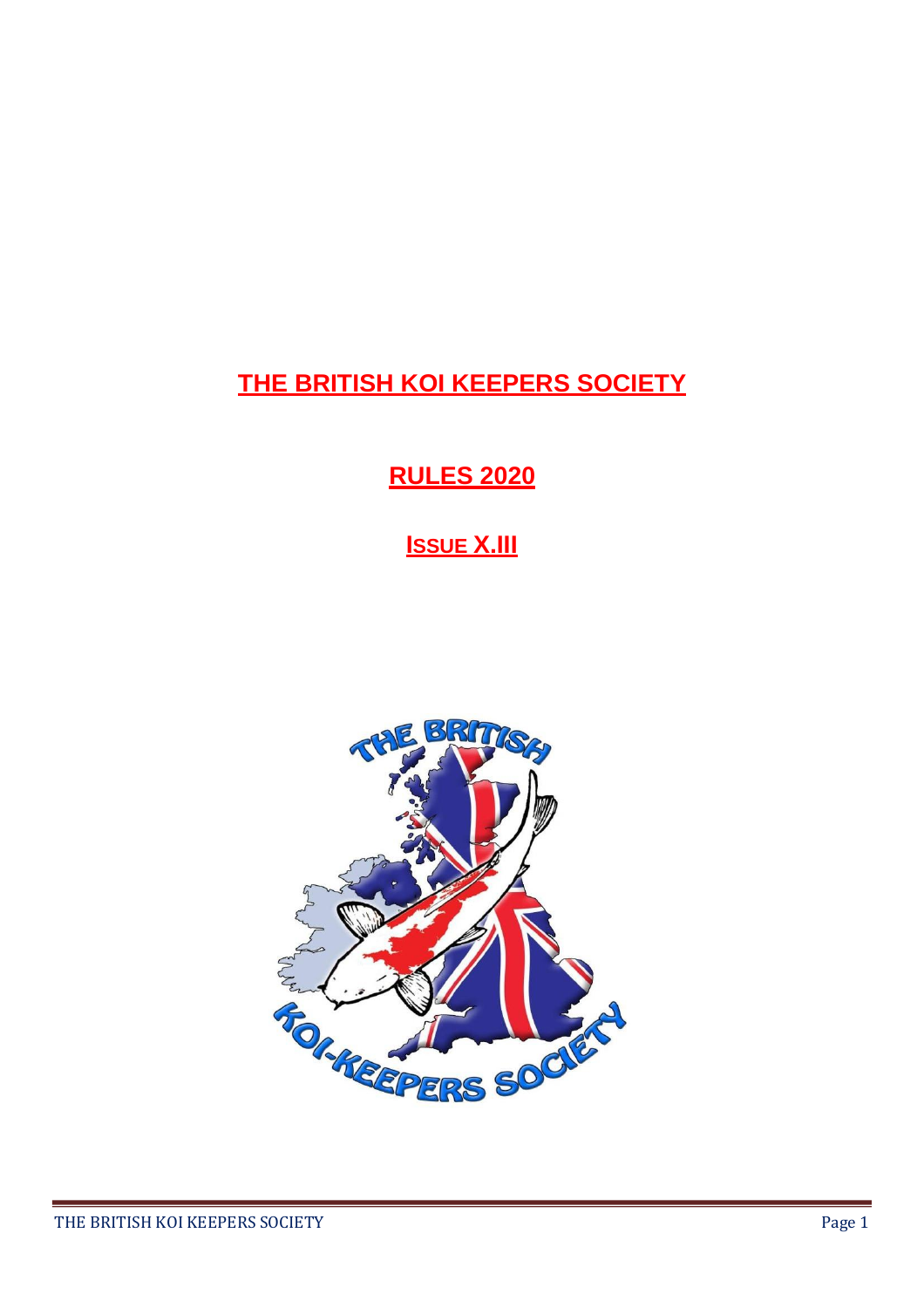| <b>Amendment of Rules</b> |                                                        | 3  |
|---------------------------|--------------------------------------------------------|----|
| 1.                        | Name                                                   | 4  |
| 2.                        | Definitions                                            | 4  |
| 3.                        | Aims                                                   | 4  |
|                           | Membership                                             | 4  |
| 4.                        | General & Membership Year                              | 4  |
| 5.                        | <b>Full Members</b>                                    | 5  |
| 6.                        | Honorary Members & Honorary Society Members            | 5  |
| 7.                        | <b>Trade Members</b>                                   | 5  |
| 8.                        | <b>Cessation of Membership</b>                         | 6  |
| 9.                        | <b>Guests &amp; Visitors</b>                           | 6  |
| 10.                       | <b>Suspension &amp; Expulsion</b>                      | 7  |
|                           | Constitution                                           | 7  |
| 11.                       | General                                                | 7  |
| 12.                       | Election & Retirement of Officer's & Committee Members | 8  |
| 13.                       | Resignation/Sabbatical of Officers& Committee Members  | 8  |
| Management                |                                                        | 9  |
| 14.                       | The Committee                                          | 9  |
| 15.                       | The National Committee                                 | 10 |
| 16.                       | The National Show Committee                            | 10 |
| 17.                       | The Judges & Standards Committee                       | 11 |
| 18.                       | Other Sub-Committees                                   | 12 |
| 19.                       | Officer's & Committee Members                          | 12 |
| Meetings                  |                                                        | 13 |
| 20.                       | The Committee & The National Committee                 | 13 |
| 21.                       | <b>General Meetings</b>                                | 14 |
| 22.                       | Notice of General Meetings                             | 15 |
| 23.                       | Procedure at General Meetings                          | 15 |
| 24.                       | Voting                                                 | 15 |
| 25.                       | Quorum                                                 | 16 |
| Finance                   |                                                        | 16 |
| 26.                       | Subscriptions                                          | 16 |
| 27.                       | Financial Year                                         | 17 |
| 28.                       | Funds                                                  | 17 |
| 29.                       | Expenses                                               | 17 |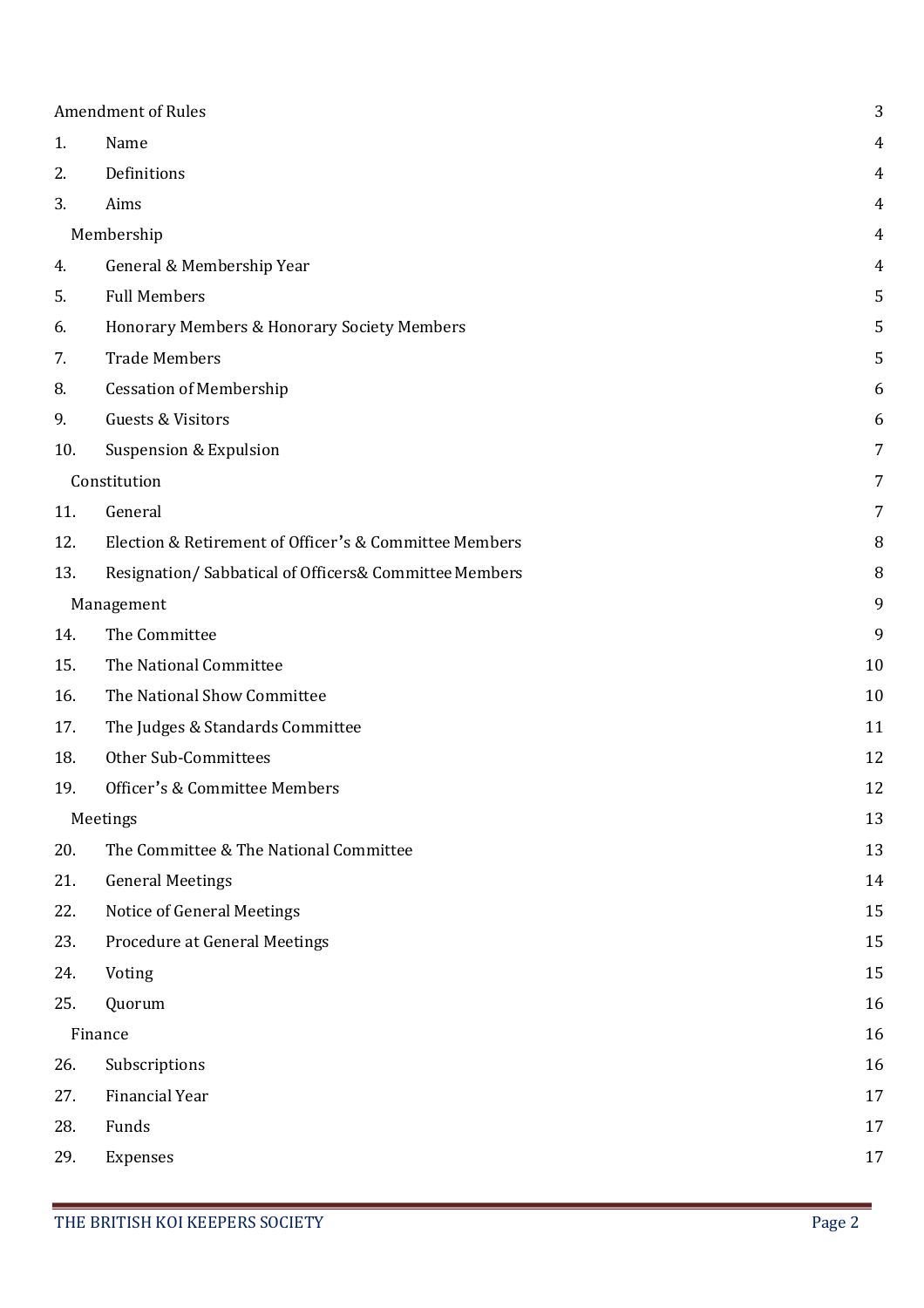| 30.            | <b>Contractual Liability</b>       | 18 |
|----------------|------------------------------------|----|
| Administration |                                    | 18 |
| 31.            | Sections                           | 18 |
| 32.            | Publications                       | 20 |
| 33.            | Membership Cards                   | 21 |
| 34.            | Copyright                          | 21 |
| 35.            | <b>Trophies and Other Property</b> | 21 |
| 36.            | Personal Liability                 | 21 |
| 37.            | Press                              | 22 |
| 38.            | Discussions                        | 22 |
| 39.            | Dissolution of The Society         | 22 |
|                |                                    |    |

#### <span id="page-2-0"></span>**Amendment of Rules**

These Rules are as revised on 14th December 2020 to include items approved at November 2020 online Annual General Meetings of THE SOCIETY and shall be numbered as ISSUE X.III. A further issue may be distributed at the discretion of the Committee. From time to time and subsequent upon approval at an Annual General Meeting or an Extraordinary General Meeting an amendment may be distributed. The amendment may be hand written or printed paper, as considered appropriate, the insertion of the amendment shall be recorded by the owner of the Rule Book in the space provided at the front of the book. It is in the interest of the Member and their sole responsibility to maintain the Rule Book in its current form. Such amendments shall require a simple majority of the Full Members present at an Annual General Meeting or Extraordinary General Meeting.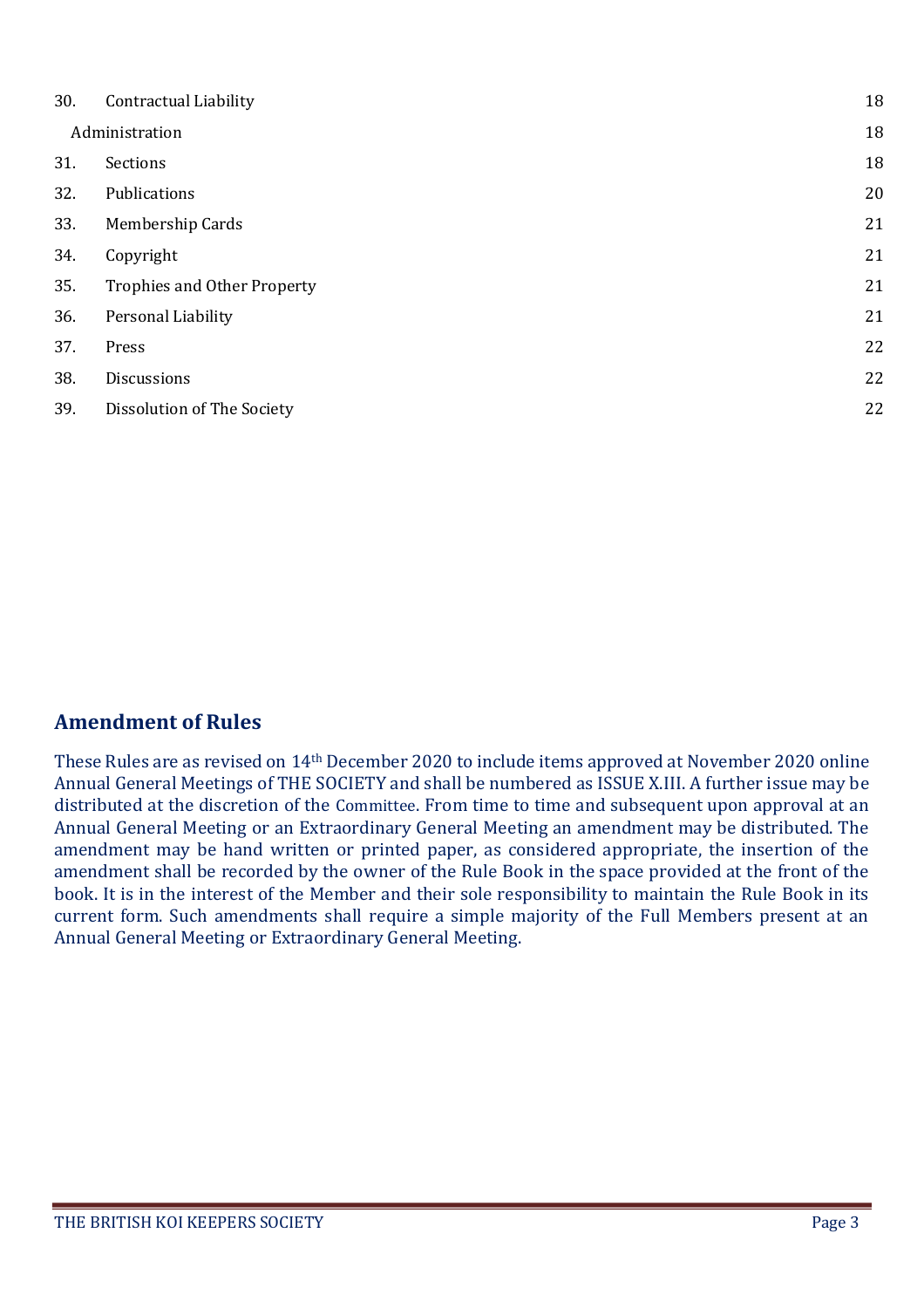#### <span id="page-3-0"></span>**1. Name**

THE SOCIETY shall be called " The British Koi-Keepers' Society" and may be affiliated to relevant National organisations

#### <span id="page-3-1"></span>**2. Definitions**

- a. In these rules:
	- i. "THE SOCIETY" means The British Koi-Keepers' Society
	- ii. "The Chairman", "the General Secretary" and "the Treasurer" means respectivelythe Chairman, the General Secretary and the Treasurer of THE SOCIETY
	- iii. "The Committee" means the Committee of THE SOCIETY
	- iv. "Each year" means the period of time between the conclusion of one Annual General Meeting and the conclusion of the next following Annual General Meeting
	- v. "These Rules" mean the Rules of THE SOCIETY
	- vi. The singular includes the plural and vice versa, and words in the masculine gender include the feminine and vice versa
	- vii. The Committee may publish standing orders from time to time, to assist in the efficient administration of THE SOCIETY under these Rules. The Committee shall review these Standing Orders annually to ascertain their current status, and determine whether such Standing Orders should be submitted to the A.G.M. for approval and incorporation into the Rule Book
- b. The Committee shall be the sole authority for the interpretation of these Rules and of any sub-rules allowable hereof; and the decisions of the Committee upon any question of interpretation or upon any matter affecting THE SOCIETY and not provided for by these Rules or any sub-rules made hereunder, shall be final and binding on theMembers

## <span id="page-3-2"></span>**3. Aims**

The aims of THE SOCIETY shall be for the mutual benefit of Members interested in all aspects of keeping Nishikigoi, the fancy variety of Cyprinus Carpio commonly known as Koi, and to disseminate knowledge, to promote a spirit of fellowship, to develop social and cultural activities and any other related activities from time to time approved by the Committee including the holding of an Annual Open Show.

#### <span id="page-3-4"></span><span id="page-3-3"></span>**Membership**

#### **4. General & Membership Year**

- a. Membership shall be:
	- i. Open to all persons who are in agreement with the Aims and Rules of THE SOCIETY
	- ii. Applied for in such form of application as the Committee may from time to time decide
	- iii. Divided into Full Members, Honorary Members, and Trade Members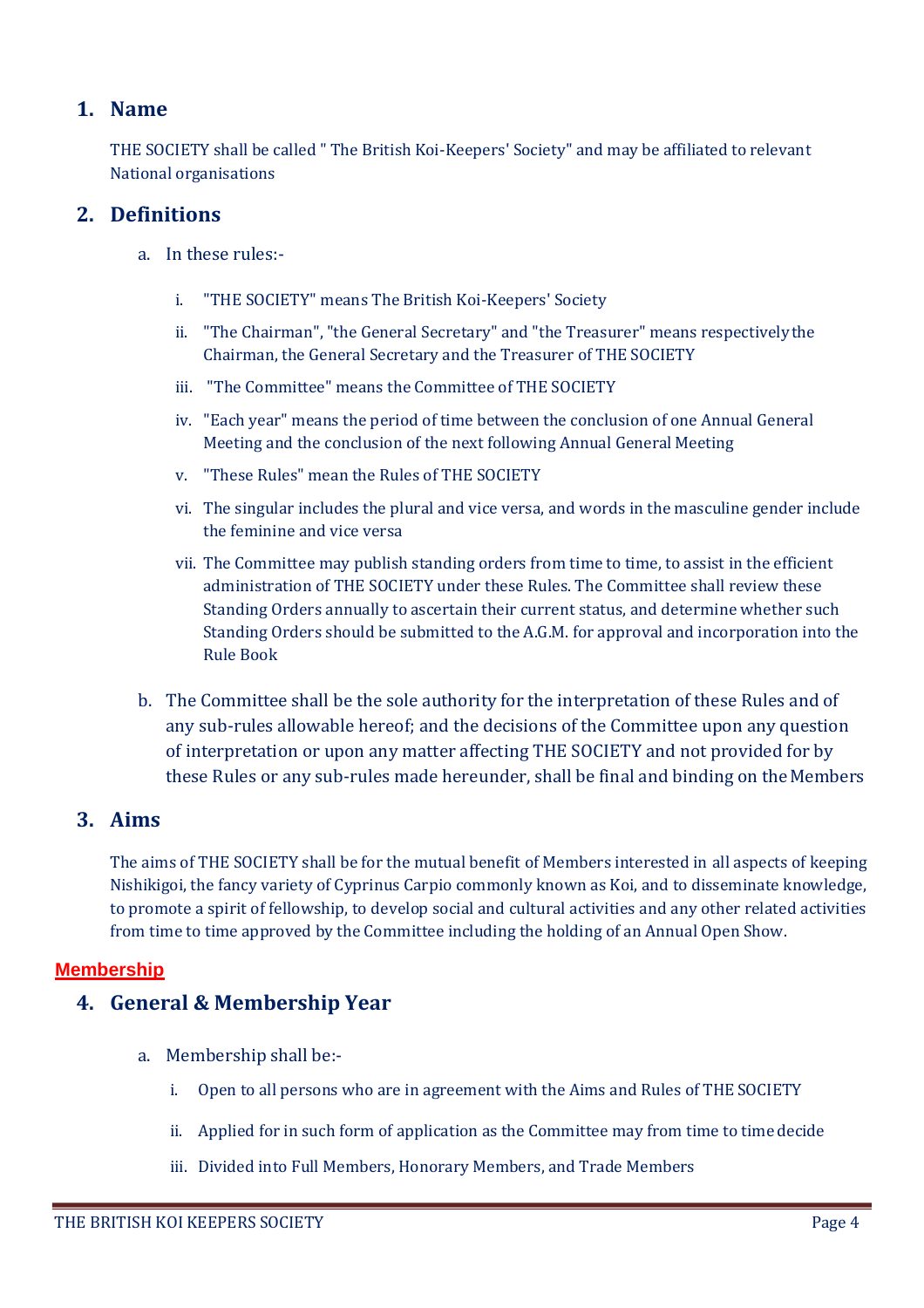- iv. Subject to approval by the Committee at its next following meeting and no reason need be given for the classification or rejection of any applicant
- b. Members shall notify the Membership Secretary of:
	- i. Any change from Full membership to Trade membership or vice versa
	- ii. Their change of address
	- iii. Which Section or Sections they belong to if any, and if more than one section which section is their nominated main section
- c. No Member or any other person shall seem to represent or act on behalf of THE SOCIETY unless duly authorised by the Committee or a General Meeting of THESOCIETY
- d. The membership year of THE SOCIETY shall be from the beginning of the montha member first pays his/her subscription

#### <span id="page-4-0"></span>**5. Full Members**

- a. Full Membership shall be:
	- i. Individual Members
	- ii. Joint Members 2 named people residing at the same address
	- iii. Honorary Life Members
- b. Each Full Member shall be entitled to take part in all activities
- c. For the purpose of voting only 1 vote is allowed per Membership number

#### <span id="page-4-1"></span>**6. Honorary Members & Honorary Society Members**

- a. Honorary Society Membership shall be for a period of five years. After five years the Committee should review the Honorary Society Membership for each individual. If they are still active in THE SOCIETY it can be proposed at the AGM that the member has their Honorary Society Membership continued and be reviewed for a further five years.
- b. Honorary Members shall be nominated on a resolution of the Committee for election at the discretion of Full Members attending the next following Annual General meeting and may be any noteworthy person outside THE SOCIETY provided it is known that such person is willing to accept Honorary membership in accordance with these Rules. Honorary Members shall be elected for a period of one year and shall be entitled to participate in the social activities of THE SOCIETY but shall not be entitled to hold any office or vote

#### <span id="page-4-2"></span>**7. Trade Members**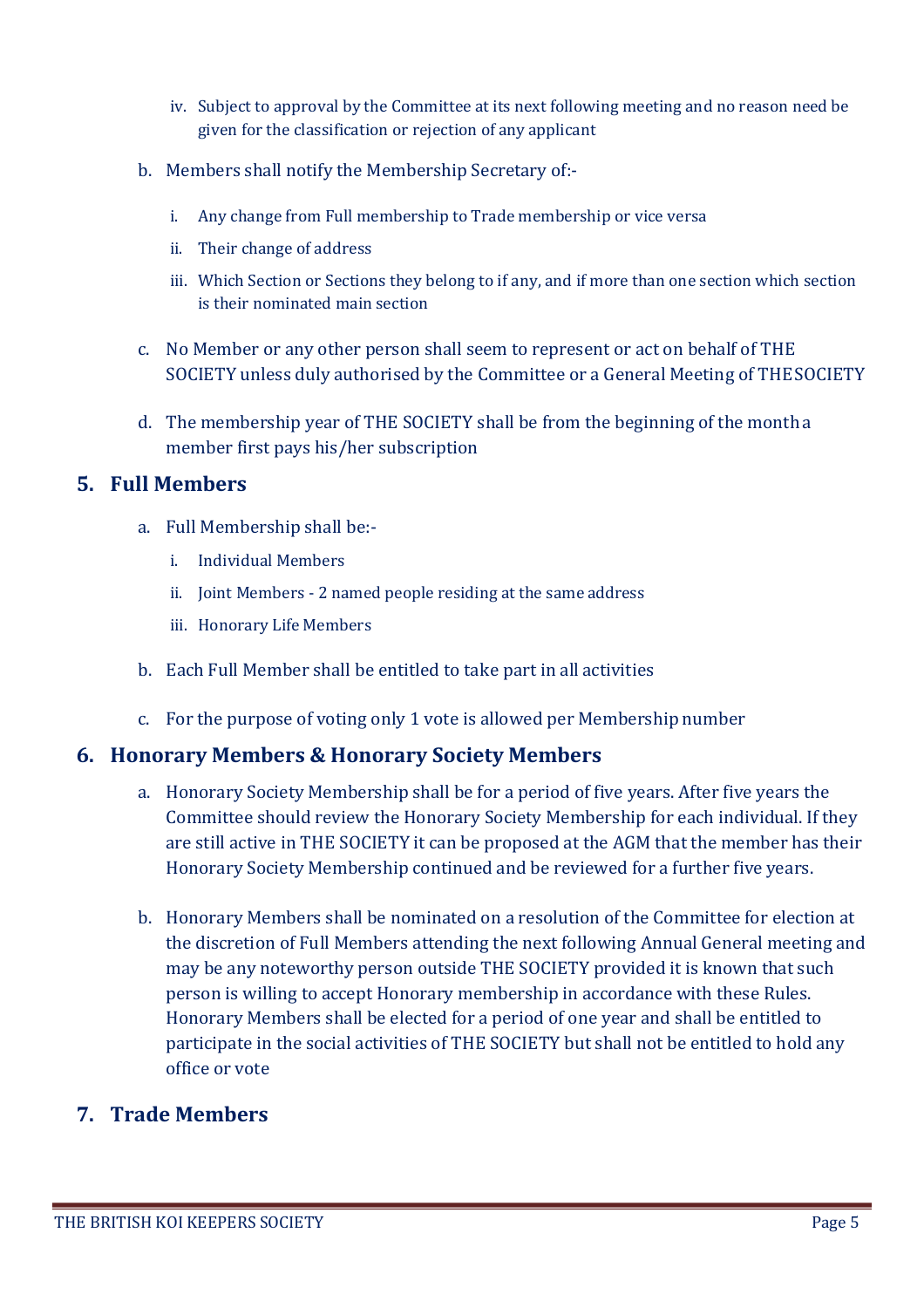- a. Trade Members shall consist of those persons who have a business interest in the sale of Koi or related goods on a regular and frequent basis and shall extend to all members of the household
- b. Trade members of THE SOCIETY shall have the same entitlements as Full members, but with the following exceptions:
	- i. Trade members may only hold one Officer position on THE SOCIETY Committee except that of Chairman (i.e. General Secretary or Treasurer)
	- ii. Trade members may only hold one Officer position in a Section except that of Chairman (i.e. General Secretary or Treasurer)
	- iii. Rule removed at 2015/16 AGM
	- iv. Trade members may only hold one Officer position on any Society Sub Committee including that of Chairman (Show, JSC or HSC)
- c. Failure to disclose such business interest disqualifies the member from membership of THE SOCIETY
- d. Failure to either disclose a conflict of interest, or to abstain from a vote where disclosure would break a confidence, disqualifies the member from membership of THE SOCIETY

#### <span id="page-5-0"></span>**8. Cessation of Membership**

- a. A Member shall cease to be a Member:
	- i. By failing to pay a subscription when due
	- ii. On delivery to the General Secretary of a written resignation and the surrender of his membership card if not time elapsed
	- iii. On expulsion from THE SOCIETY
- b. A Member whose membership may cease for any reason shall be liable for:
	- i. Any payment due up to the time of ceasing to be a Member and shall not be entitled to any refund of subscription
	- ii. Immediately giving up to the General Secretary or as directed, any or all property of THE SOCIETY in his possession or care, and shall not be entitled to any refund of subscription

#### <span id="page-5-1"></span>**9. Guests & Visitors**

- a. No person shall be allowed as a guest or visitor at any meeting or activity ofTHE SOCIETY:
	- i. Who has been refused membership, or who has been suspended or expelled from membership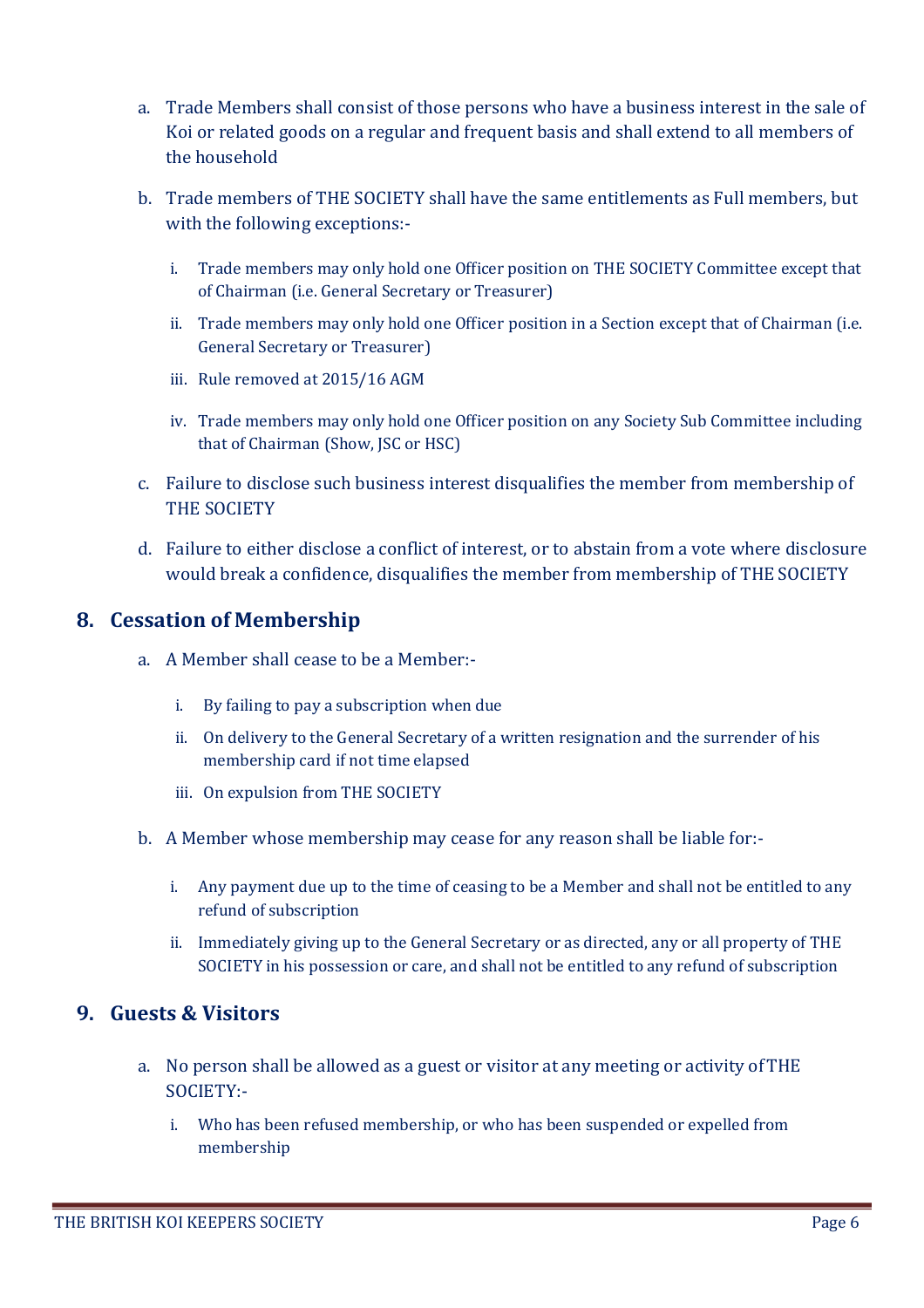- ii. Whose conduct or presence is considered by the Committee to be objectionable or prejudicial to the interests of THE SOCIETY
- b. A Full Member may otherwise introduce a guest to General meetings of THE SOCIETY subject to the approval of the Chairman. No guest shall:
	- i. Be admitted to more than one meeting in each year
	- ii. Actively participate in the business of the meeting
- c. The Member responsible for the guest shall pay any charge due for the occasion or as may be decided by the Committee

#### <span id="page-6-0"></span>**10. Suspension & Expulsion**

- a. If the conduct of a member renders his presence at any meeting or activity of THE SOCIETY undesirable, then the Chairman of the meeting or the Member responsiblefor the activity shall ask the Member to leave and such cases shall be reported to the General Secretary for direction at the next Committee meeting
- b. The Committee may, on the affirmative vote of not less than two-thirds of Members present, warn, suspend or expel any Member who breaks any of these Rules or whose conduct may be considered to render him unsuitable for membership. Before doing so the Committee must instruct the General Secretary to provide the Member with written details of the complaints or allegations made against him/her in order that the member may be given the opportunity to submit any defence that may exist, prior to anydecision being made to suspend or expel by the Committee
- c. The Member shall be notified in writing by the General Secretary and given the rightof appeal by his attendance for his sole purpose only at the next following Committee Meeting, and ultimately at the next following Annual General meeting of THESOCIETY

## <span id="page-6-1"></span>**Constitution**

#### <span id="page-6-2"></span>**11.General**

THE SOCIETY shall consist of Officers, Committee Members and individual Members, all of whom must be duly registered by the Membership Secretary

The Officers shall be:-

- i. The Chairman
- ii. The General Secretary
- iii. The Treasurer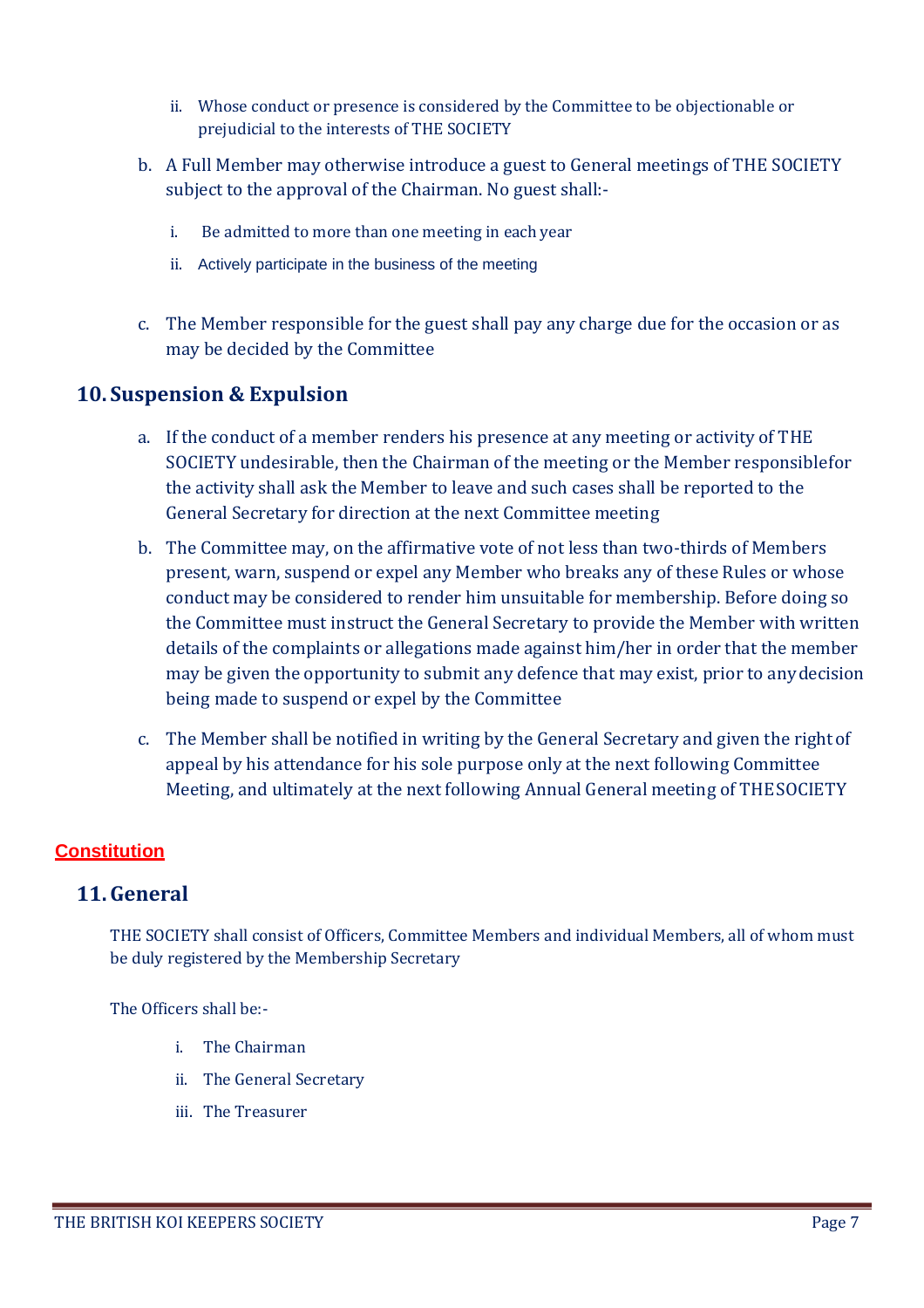#### <span id="page-7-0"></span>**12. Election & Retirement of Officer's & Committee Members**

- a. The election, or confirmation of the election of Officers and Council Members,from among the Full members of THE SOCIETY, shall take place at the Annual General Meeting (AGM)
	- i. The term of office for any Society officer shall be three years, with only one officer post being elected in each year. An officer who is co-opted to fill a post that has been vacated early shall assume the position for the duration of the existing term, subject to ratification at the following AGM. Committee members elected to a position shall serve for a period of two years. Committee members and officers may stand for re-election at the end of theirterm
- b. A President may from time to time be elected on the nomination from Committee at the Annual General Meeting and shall be an ex-officio Member of the Committee. The term of President shall be for two years, upon which it will be subject to re-election on an annual basis
- c. The retiring persons shall retain office until the close of the meeting at which they retire and shall be eligible for re-election. In the event that any retiring person is not re-elected for any reason it shall be incumbent on the retiring person while a Member of THE SOCIETY that a handing-over period, not exceeding one calendar month, of duties and office effects to any duly elected person may be required
- d. Nominations for the election of Officers and Committee Members shall be:
	- i. On a resolution of the Committee or the National Committee
	- ii. By Full Members, duly seconded and signed by the person nominated to indicate his willingness to accept the office if elected. The General Secretary must receive such a form of nomination before the publicised deadline. The nominee may only withdraw such nominations if written notice is given to the General Secretary 48 hours before the vote takes place. A list of nominations will be provided as part of the voting system
	- iii. Failing a nomination being duly received in accordance with either (i) or (ii) above, or following the withdrawal of a nomination, then nominations may be accepted from the floor provided that they are duly proposed and seconded

## <span id="page-7-1"></span>**13.Resignation/ Sabbatical of Officers& Committee Members**

- a. Any Officer or Committee Member, other than the General Secretary, may resignby giving written notice to the General Secretary of his wish to resign
- b. The General Secretary may resign by giving such notice to the Chairman
- c. Any Officer or Committee Member who resigns or ceases to be a Full member of THE SOCIETY for any reason shall immediately vacate his office and give up to the General Secretary or as directed, all papers, documents, books, money, goods and any other property of THE SOCIETY in his possession or care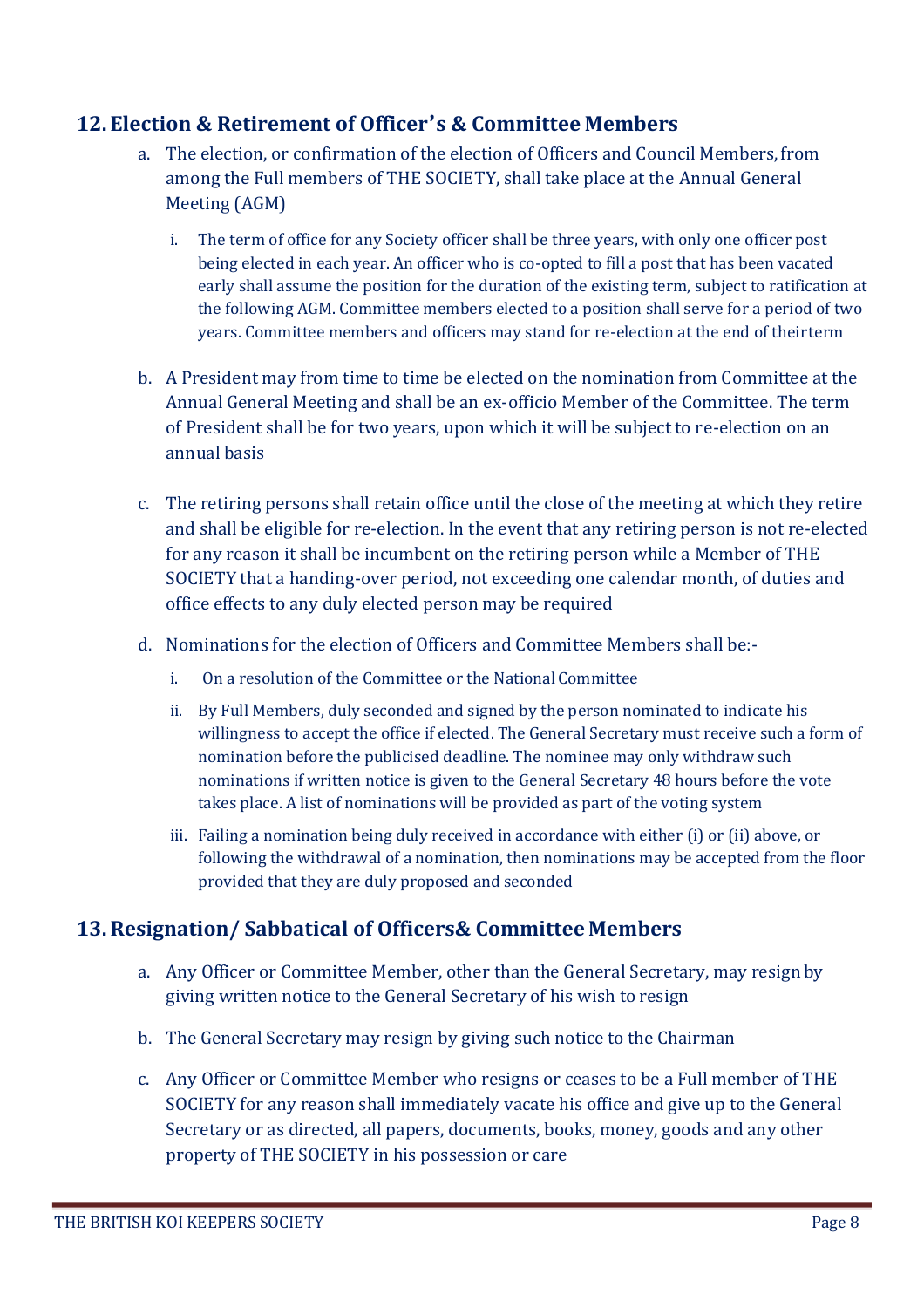- d. If an Officer or Committee Member shall die, resign, be removed or otherwise become incapable of acting, the Committee shall proceed to fill the vacancy from among its Members or any other Full Member and the person so appointed shall hold office until the next Annual General Meeting
- e. That during a term of office any member of the Committee, including Officers (Chairman; Secretary or Treasurer) may for personal reasons request a SabbaticalLeave of Absence, and that during such, the Committee member may still be consulted on matters relevant to their role, and participate in votes, if their personal circumstances allow. The decision to grant this lies with the Society Committee and is dependent on whether the duties/responsibilities can be undertaken by other Committee members during the period of absence. Only ONE OFFICER can be on Sabbatical leave at any time. The Society members are to be informed if Sabbatical leave is to be taken by a member of the Committee.

#### <span id="page-8-0"></span>**Management**

#### <span id="page-8-1"></span>**14.The Committee**

- a. The affairs of THE SOCIETY shall be managed by the Committee to whom the recommendations of any Sub-Committee formed hereunder shall be made
- b. The Committee shall consist of the Officers and other Members. In addition to the Officers, the Committee Members may be:
	- i. The Membership Secretary
	- ii. The Magazine Coordinator
	- iii. The Webmaster
	- iv. The Public Relations Officer
	- v. Any other elected Members including a Vice Chairman as deemed necessary by Committee
	- vi. Any one Full Member of THE SOCIETY may be elected to fulfil more than one of the duties as listed for Committee Members
- c. The Committee shall be the sole negotiating body of THE SOCIETY and shall:
	- i. Without restriction shall be responsible for the regular and financial business of THE **SOCIETY**
	- ii. May make, repeal or amend any Sub-Rule, Regulation or Standing Order, consistent with these Rules, whenever expedient for the proper administration of THE SOCIETY
	- iii. Shall be responsible to the Members of THE SOCIETY for:
		- a. Carrying out the decisions of the Annual General Meeting
		- b. Taking any action considered necessary in the interests of THE SOCIETY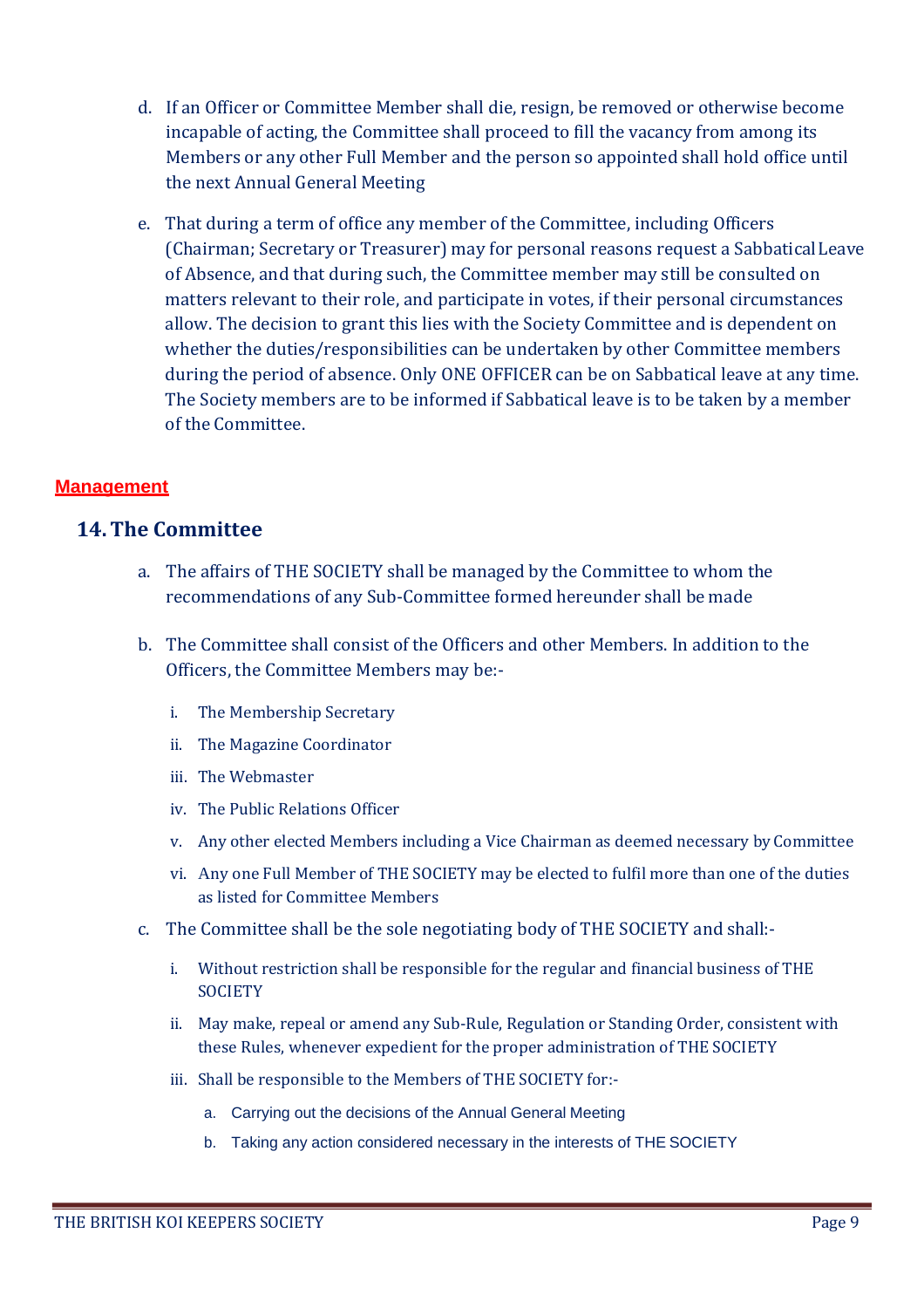- iv. No Section or activity in the name of or representing THE SOCIETY in any way may commence or continue without the approval or continuing approval of theCommittee
- v. May co-opt any additional Full Member of THE SOCIETY to serve on the Committee as necessary for a specific purpose
- vi. May invite or request any Member to attend or a Section of THE SOCIETY to be represented at a meeting in which case the person will not be entitled to vote
- vii. Shall meet not less than twice in each year

#### <span id="page-9-0"></span>**15.The National Committee**

- a. The National Committee shall promote and deal with the affairs generally associated with the activities of sections and Members of THE SOCIETY as a whole, and shall make its recommendations to the Committee. No business may be transacted at any Meeting other than that specified in the notice or agenda as the case may be
- b. The National Committee shall consist of representatives as may attend from any number of the Sections of THE SOCIETY in conjunction with not less than the number of Committee Members necessary to form a quorum subject to Rule 26 for the transaction of any Committee business as may arise
- c. The Chairman of THE SOCIETY shall be the chairman of the National Committee, and its officers shall be those of the Committee
- d. The National Committee meetings will be conducted via electronic means as required and it is recommended to be initiated twice in each year. Voting will be by electronic means.
- e. Each Section shall be entitled to appoint a representative from among its Full Members to attend the meetings of the National Committee. Such representatives must be fully briefed on any matter they may raise and authorised to act on behalf of their Section Members. Sections can also make recommendations to the main Committee at any time for consideration at the next National Committee meeting.
- f. Any Member of THE SOCIETY whether represented by a Section or not, may make application to communicate with the National Committee for a specified purpose duly notified to and accepted by the General Secretary for discussion, and such Member shall be entitled to vote

#### <span id="page-9-1"></span>**16.The National Show Committee**

a. The National Show Committee shall consist of a Chairman, a Treasurer anda minimumof 4otherFullMembersof the SOCIETY, from whose number the Chairman shall be elected and ratified by the BKKS Committee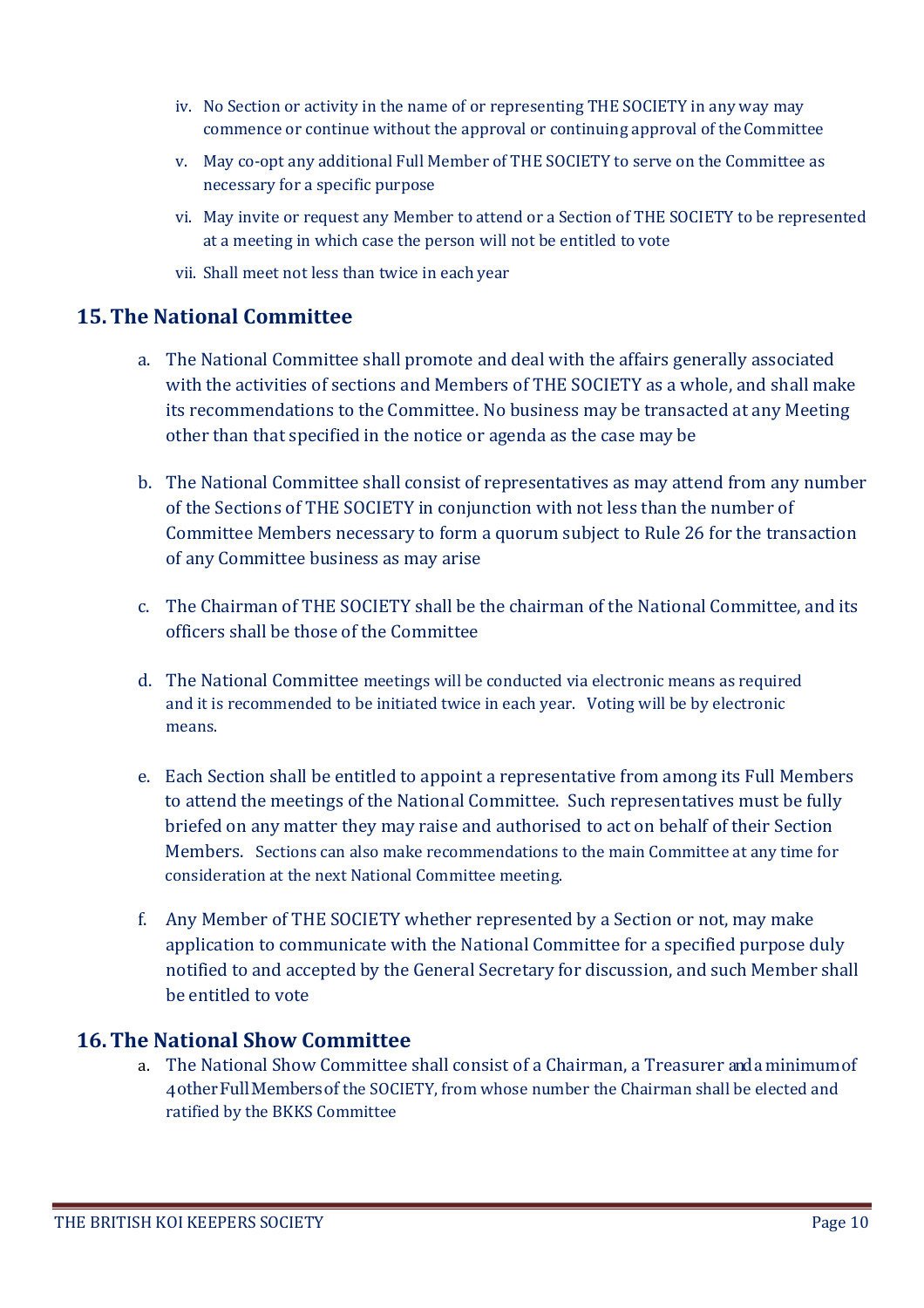- b. The Show Treasurer will be responsible for all aspects of the Show budget including placing orders, invoicing, VAT implications and making payments on behalf of the Show Committee, as agreed by the Show Committee. The Show Chairman, assisted by the Show Treasurer, will provide a brief report to the Main Committee as required on the progress of the organization of the Show and its finances. The Show Treasurer and Society Treasurer may be the same person
- h. Any other Member of THE SOCIETY may be co-opted as a non-voting consultant, advisor or assistant in connection with the Show but shall have no rights or entitlements except as may be proposed by the Show Committee and approved by the Committee pursuant to these Rules
- i. An appointed representative of the Show Committee shall, at the request of the Committee, attend the meetings of the Committee and the National Committee as an exofficio Member. The representative will submit a Report for all meetings of the Committee and the National Committee, irrespective of attendance. The function of the representative shall be one of close liaison with the Committee, to establish proper regulation of the Show and to ensure maximum promotion by all concerned. The representative shall also recommend the extent, if any, of the financial support to be authorised by the Committee. Show payment protocols should be defined by the Show Treasurer, and agreed by the SOCIETY Treasurer. These will be presented to the Committee for approval if the Show Treasurer is the Society Treasurer.
- j. The National Show Committee shall provide the Minutes Secretary (if this position is vacant, the General Secretary) with a copy of the Minutes of each meeting, not later than 28 days from the date of each meeting
- k. In the event of a sub committee holding a two-day event, the chairman of that sub committee can apply for a discretionary payment to be made for overnight accommodation for any individual member where financial assistance isrequired
- g. The Treasurer of THE SOCIETY will annually prepare a show budget that identifies the SOCIETY's responsibilities for the National Show, which must be accepted by the Committee and the appointed Show Chairman.

# <span id="page-10-0"></span>**17.The Judges & Standards Committee**

The Judges and Standards Committee (JSC) shall be comprised of a Chairman and other qualified Members.

a. The JSC shall comprise of qualified Members. The JSC committee shall elect a Chairman from within its number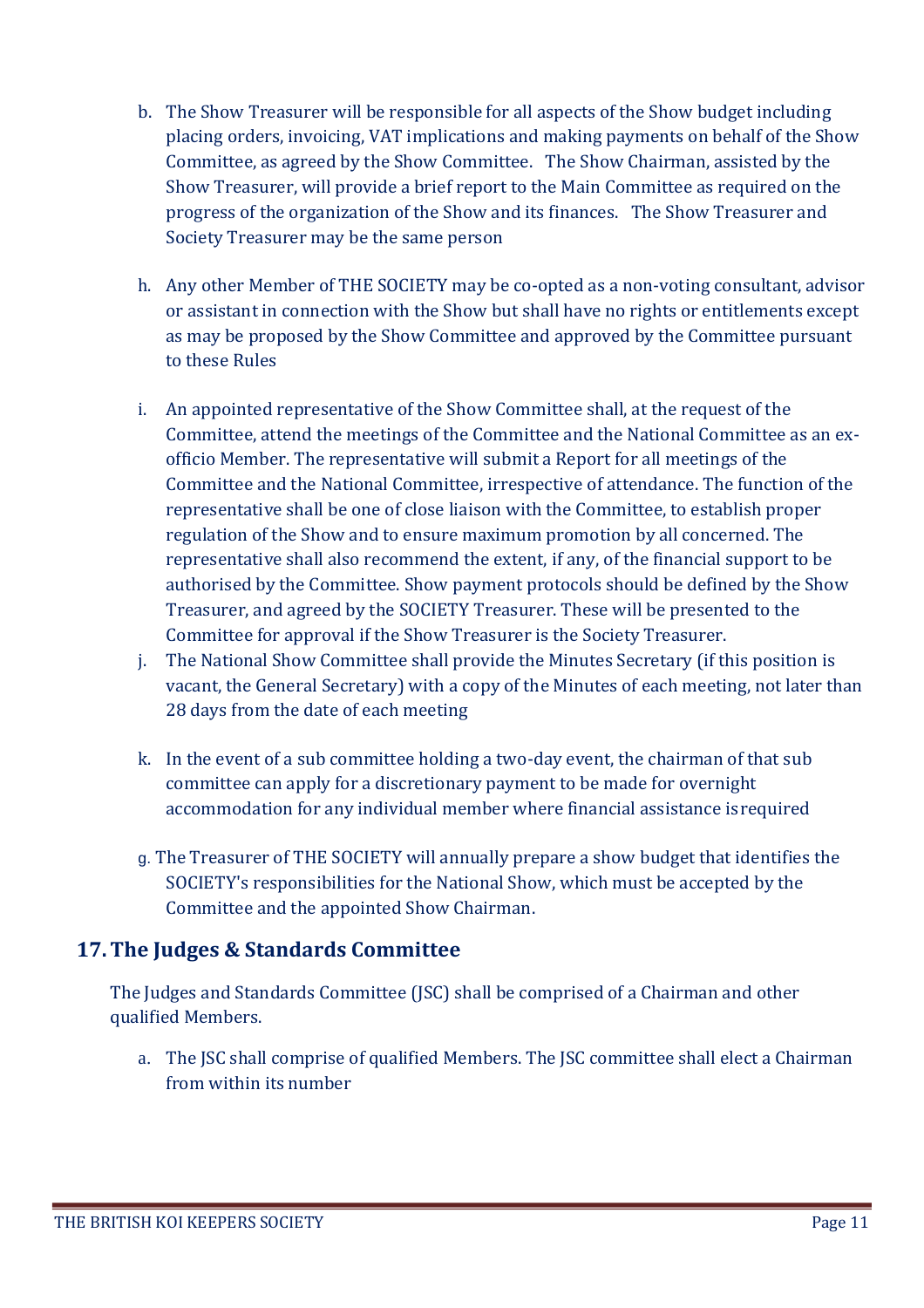- b. The JSC Committee shall promote and deal with all aspects of Judges, JudgingStandards, and jointly with the Committee and the HSC the Show rules for Koi and any other directly related matter as may from time to time be determined for report to and consideration by the Committee
- c. An appointed representative of the JSC Committee shall, at the request of the Committee, attend the meetings of the Committee and the National Committee as an ex-officio Member. The function of the representative shall be one of close liaison with the Committee, and the representative will submit a Report for all meetings of the Committee and the National Committee, irrespective of attendance. The representative shall also recommend the extent, if any, of the financial support to be authorised by the **Committee**
- d. The Judges and Standards Committee shall provide the Minutes Secretary (if this position is vacant, the General Secretary) with a copy of the Minutes of each meeting, not later than 28 days from the date of each meeting

## <span id="page-11-0"></span>**18.Other Sub-Committees**

- a. The Committee may set up any Sub Committee as necessary to consider and report on any matter relevant to THE SOCIETY and involving time or study beyond that possiblein meetings
- b. Such Sub Committees may from time to time be nominated by the Committee, shall have their terms of reference clearly defined and consist of several Members
- c. All such Sub Committees shall be responsible to the Committee, and may not enter into any business or other obligation or act on behalf of THE SOCIETY unless authorised by the Committee
- d. All such Sub Committees shall provide the Minutes Secretary (if this position is vacant, the General Secretary) with a copy of the Minutes of each meeting, not later than 28days from the date of each meeting
- e. Rule removed at 2007 AGM

## <span id="page-11-1"></span>**19.Officer's & Committee Members**

a. The Chairman

The Chairman shall be responsible for the efficient management of the general affairs of THE SOCIETY and shall conduct and control the meetings of the Committee, the National Committee and all General Meetings of THE SOCIETY pursuant to these Rules. The Chairman shall have the right to be an ex-officio Member of any other Sub-Committee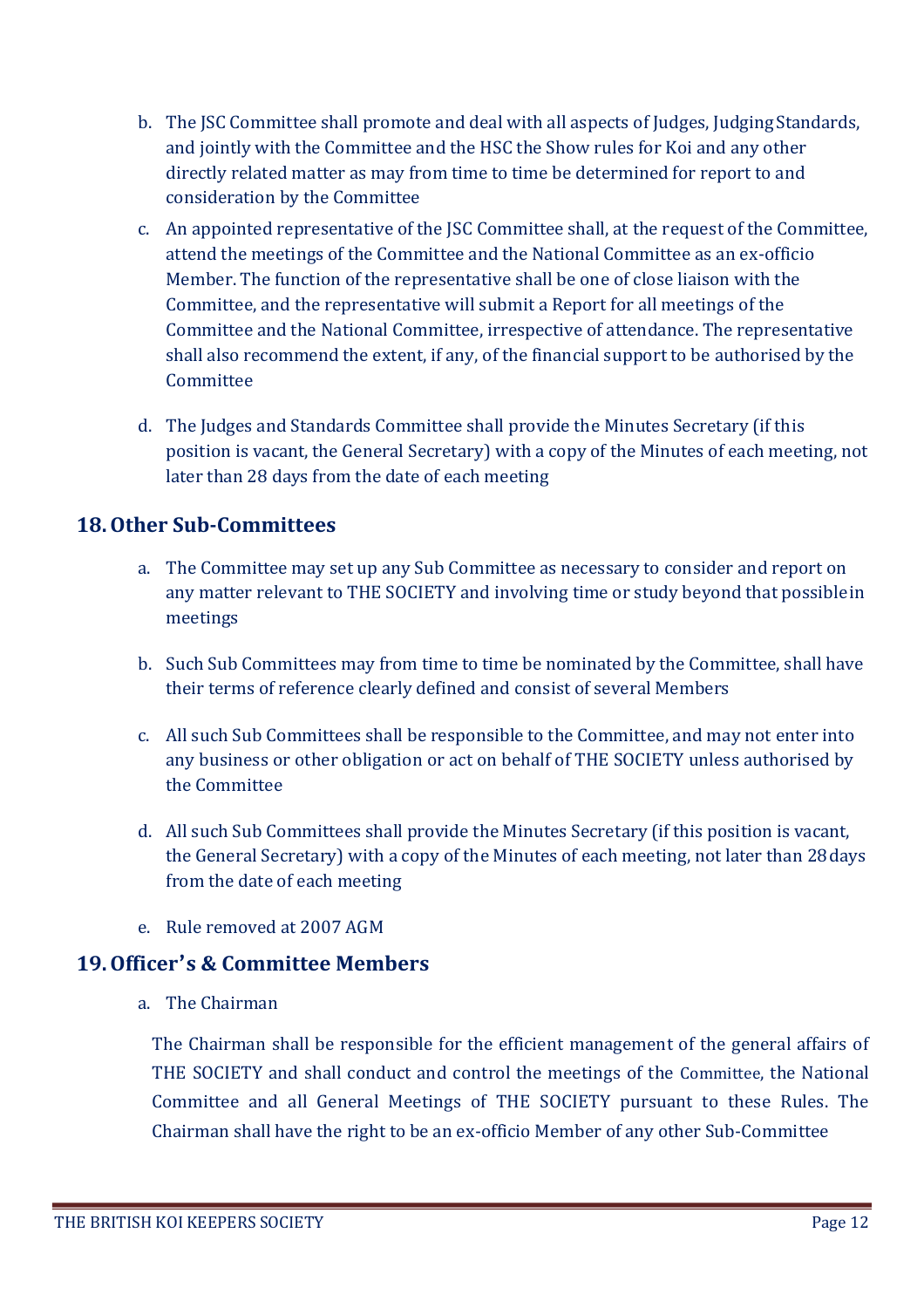b. The General Secretary

The General Secretary shall be responsible to the Committee for the efficient administration of the affairs of THE SOCIETY and shall perform such other duties as the Committee may from time to time direct

- c. The Treasurer
	- i. The Treasurer will administer the SOCIETY's accounts/funds through the process of Electronic Banking and from time to time obtain agreement from the Committee for any large expenditure/purchase
	- ii. The Treasurer shall be responsible for keeping the Committee informed with the current status of THE SOCIETY's Finances on a bi-monthlybasis
- d. Committee Members
	- i. Each Committee Member shall be responsible to the Committee for the duties as generally implied by the title of his appointment and shall perform such duties or any other duties as the Committee may from time to time decide
- e. Computer Policy

All BKKS Committee Members and Officers using a BKKS supplied computer, or their own computer, in the course of doing business on behalf of the BKKS must abide by the BKKS computer use policy in addition to all other legal requirements. This policy is available on request from the General Secretary

#### <span id="page-12-0"></span>**Meetings**

#### <span id="page-12-1"></span>**20.The Committee & The National Committee**

- a. The regulations for the control of such meetings, other than indicated by these Rules, shall be in the form of Standing Orders. See Rule 2 (a) vii.
- b. If the Chairman is not present ten minutes after the time for holding such meeting and provided the other two principal Officers (General Secretary & Treasurer) are in attendance, then the Committee members present may elect one of their number to be chairman for that meeting and may then proceed to business.
- c. In the event that a meeting cannot proceed to business for any reason, the meeting shall be re-convened within forty two days.
- d. In agreement with the Officers of the Committee, a special meeting may be convened and at such meeting no other business than that specified in the notice may be transacted.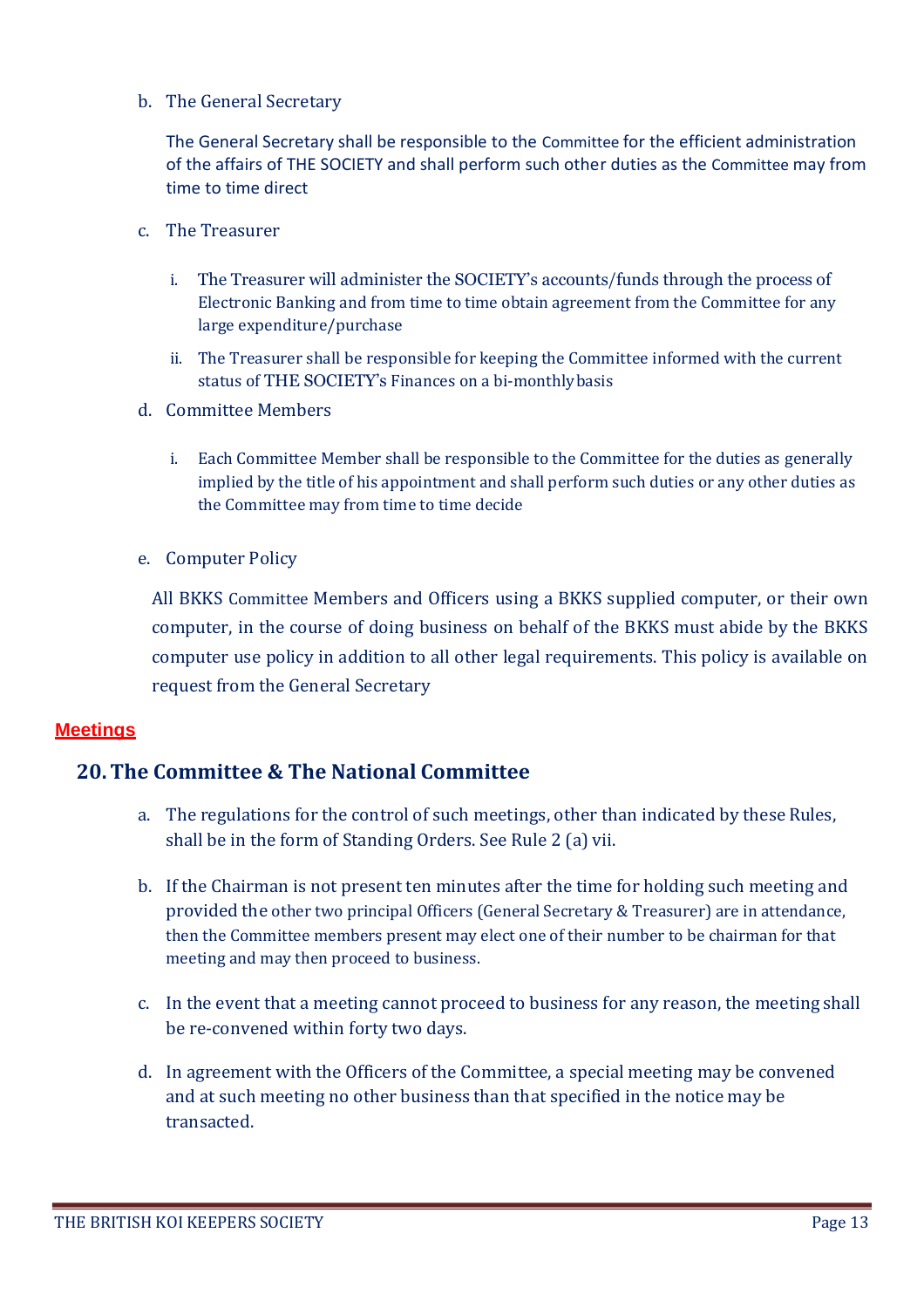#### <span id="page-13-0"></span>**21.General Meetings**

- a. An Annual General meeting of THE SOCIETY shall be held in each calendar year within three months after the Financial Year at such time and place as the Committee shall decide. The Committee may also decide to hold the meeting by way of an online ballot which may either replace or complement the physical meeting. The meeting shall be for the following purposes:
	- i. To receive apologies for absence
	- ii. The Minutes of the previous meeting will be completed and available within 3 months of the AGM. Copies will automatically be sent to members attending the AGM and nominated Section Representatives. Upon request to the General Secretary, a copy will be sent at least 14 days in advance of the following AGM by post (or valid email address) to any member. Copies will also be made available at the following AGM where the Chairman shall propose that they be accepted as read.
	- iii. Any matters arising from the Minutes other than specified in the Agenda
	- iv. To receive the report of the Chairman and/or Vice Chairman
	- v. To receive the report of the General Secretary with particular reference to any important correspondence
	- vi. To receive the report of the Treasurer and to approve the Independently Examined Balance Sheet and Accounts for the financial year ending the  $31<sup>st</sup>$  January preceding the Annual General Meeting, and to approve the Subscriptions of Members proposed by the Treasurer for the next following Membership Year
	- vii. To appoint an INDEPENDENT EXAMINER
	- viii.To receive the report of the membership Secretary with particular reference to the meeting
	- ix. To receive the report of any Committee Member whose duty is pertinent to the meeting
	- x. To receive the report of any Sub Committee whose business is pertinent to themeeting
	- xi. To deal with any business that may be properly brought before the meeting by a notice specifying the nature of the business duly signed by the proposer and seconded and received by the General Secretary thirty one clear days before the meeting
	- xii. To elect, or to confirm the election of the Officers, Committee Members and any Honorary members and Honorary Life members
	- xiii.To receive and consider suggestions from the Members present that shall be brought to the attention of the Committee at its meetings
- f. Other than the Annual General Meeting, any General meeting to permit the transaction of business shall be called an Extraordinary General Meeting and shall be convened on a resolution of the Committee, or within twenty-eight days of receipt by the General Secretary of a requisition specifying the nature and purpose of the meeting signed by not less than 200 or one twentieth whichever is the least of the current Full members of THE SOCIETY and provided that the number of signatories shall never be less than ten except for Rule 40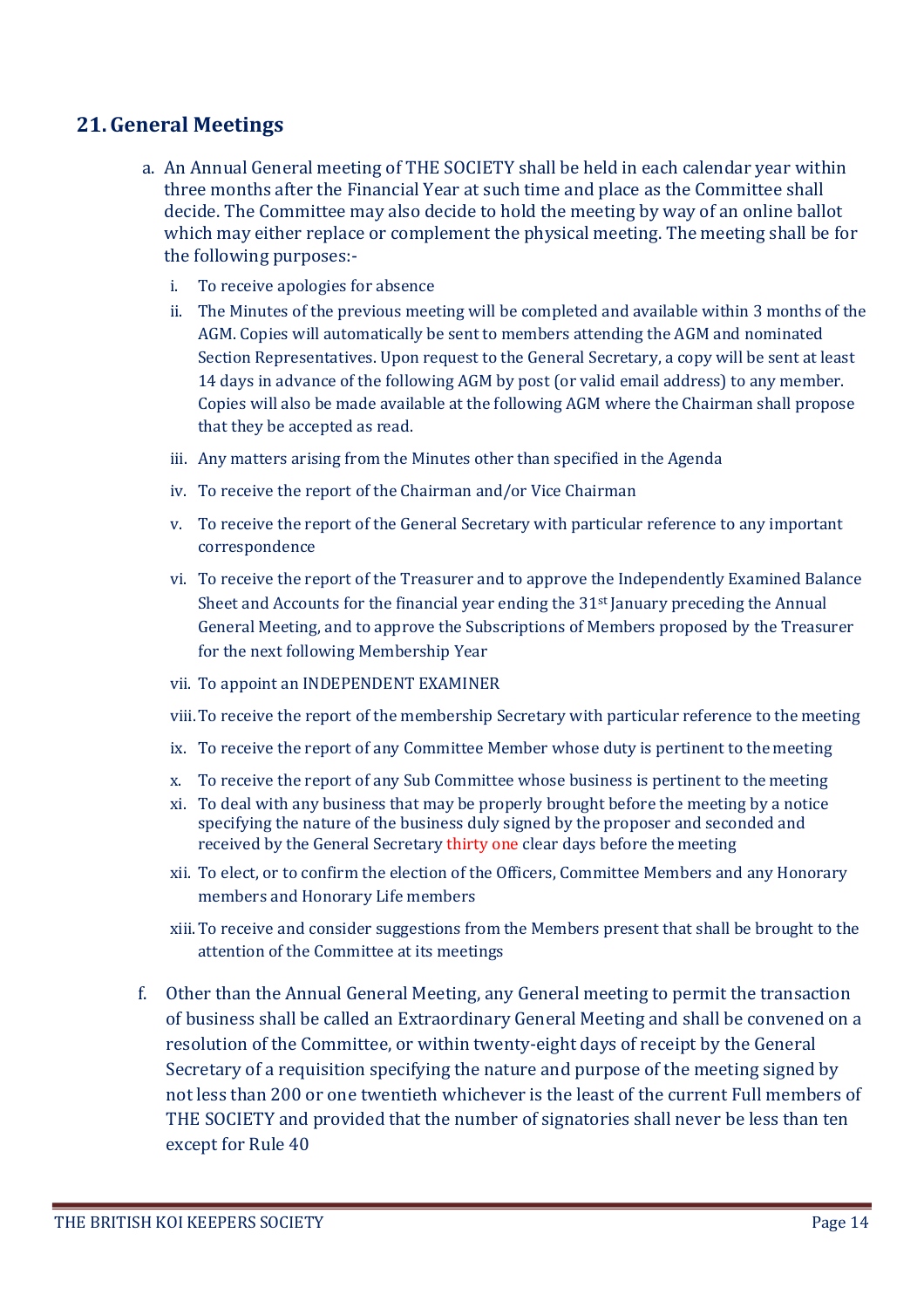#### <span id="page-14-0"></span>**22.Notice of General Meetings**

- a. Notice of an Annual General Meeting or Extraordinary General Meeting shall be published on the Society website specifying the place, the date and the hour,which should not be less than 14 days from the publication of such notice
- b. The notice of an Extraordinary General meeting shall in particular specify the exact nature and purpose of the business to be transacted
- c. No business may be transacted at any General Meeting other than that specified in the notice or agenda as the case may be

#### <span id="page-14-1"></span>**23. Procedure at General Meetings**

- a. All Members in possession of a valid membership card may attend General Meetings in accordance with these Rules and such meetings shall be controlled by the Chairman in the exercise of his authority as accepted by common practice and general law
- b. The Chairman of THE SOCIETY shall be the Chairman of every General Meeting, or if absent twenty minutes after the hour fixed for holding the meeting the Officers may choose one of their number or a Committee Member to act as Chairman for that meeting. In the event of no such Officers being present, the meeting is to be postponed and reconvened at a later date.
- c. Any resolution of either the Committee, the three Sub Committees named in these Rules, a Section as represented by its Section Committee, or a formal proposal on subscriptions by the Treasurer in his annual report shall not require to be seconded
- d. On a majority vote of the Full Members present, the Chairman may adjourn the meeting from time to time and from place to place as shall be agreed. No notice shall be given of an adjourned meeting, which may then only complete the business that might have been transacted at the meeting from which the adjournment took place, provided this is held within thirty days
- e. Once a General Meeting proceeds to business it shall not cease to be a valid meeting if any Members withdraw and the meeting shall continue, and in the case of anadjourned meeting with the same powers as the original meeting

#### <span id="page-14-2"></span>**24.Voting**

- a. Voting at any meeting shall normally be on a show of hands or cards of those Full Members entitled to vote, and unless there is any doubt on the voting or understanding of the proposal, or a poll be demanded, the result shall be declared by the Chairman on the number of votes cast as follows:
	- i. Annual General Meeting a simple majority
	- ii. Extraordinary General Meeting a simple majority except for the Rule Dissolution of THE **SOCIETY**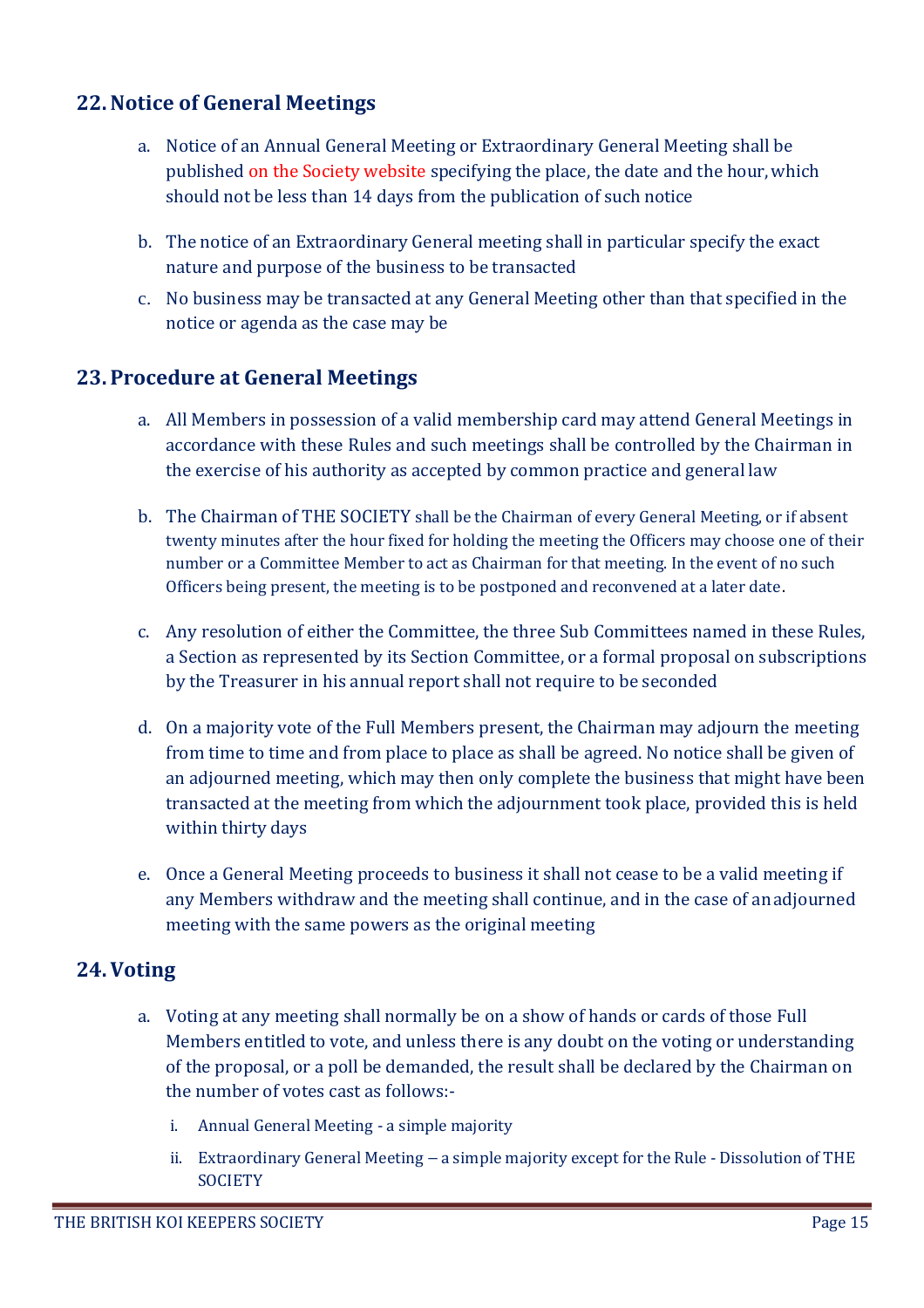- iii. Committee Meeting a simple majority except for the Rule 10(b)
- iv. Sub-Committee Meeting a simple majority
- b. Voting by proxy shall not be admissible
- c. Online and postal voting is admissible the result shall be declared by the Chairman on a simple majority of respondents
- d. The Chairman of any meeting shall not have a vote unless there is an equality of votes in which case he shall be entitled to a casting vote

#### <span id="page-15-0"></span>**25.Quorum**

- a. The number of Full Members who must be personally present at any meeting topermit the transaction of business shall be:
	- i. Annual General Meeting not less than 30 Members
	- ii. Extraordinary General Meetings not less than 30 Members
	- iii. Committee Meeting not less than half the number of its Members
	- iv. National Committee Meetings **not less than** 3 SOCIETY Committee Members and 2 Section Representatives
	- v. Other Sub Committee Meetings not less than half the number of its Members except for a sub-committee of only two Members when they must both be present
- b. For Annual General Meetings and Extraordinary General Meetings as sub-rules (a) (i) and (ii) of this Rule and in the event that the number of Full Members falls below onehundred the Committee may reduce the greater number of the bases for establishing quorums as they may determine but the quorums shall never be less than ten Full Members except for Rule 40
- c. If a quorum is not present at the start of a meeting, the Chairman must call for a vote amongst those present to decide if the meeting should continue. If the meeting is to go ahead a second vote must be taken as to whether there is sufficient attendance for rule change decisions to be made

#### <span id="page-15-2"></span><span id="page-15-1"></span>**Finance**

#### **26. Subscriptions**

- a. The annual subscription for The Membership shall be determined from time to time at a General Meeting of THE SOCIETY
- b. The subscription shall be payable on application for membership and thereafter without demand shall be renewable at the rate determined by the Annual General Meeting for the next following membership year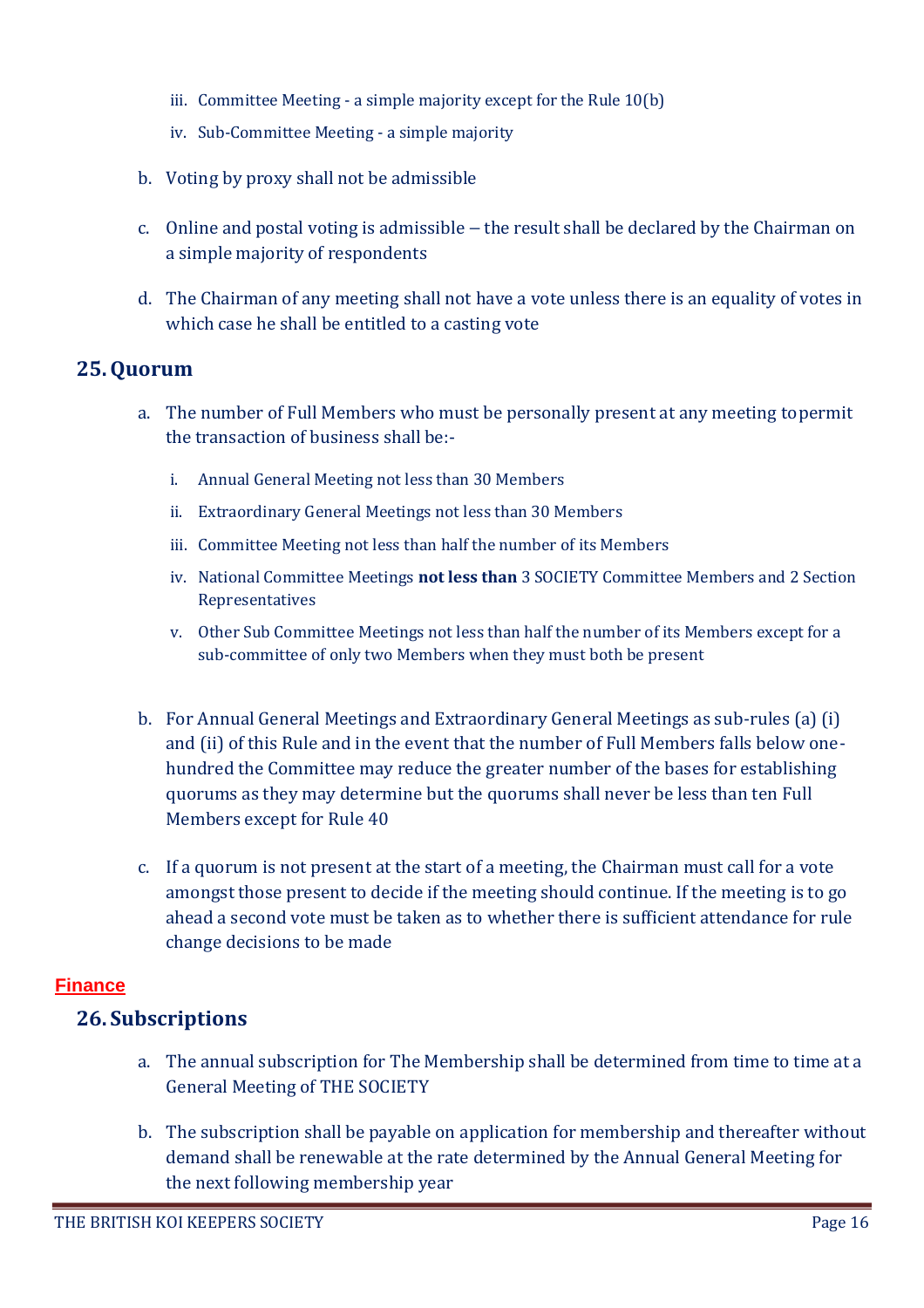- c. Any person applying to join THE SOCIETY during any membership year shall remit the full annual rate and shall be entitled to receive the publications of THE SOCIETY for one year from the time of paying their subscription
- d. Honorary Members and Honorary Life Members shall not be liable to pay any subscription.

## <span id="page-16-0"></span>**27. Financial Year**

The financial year of THE SOCIETY shall be from 1st February each year until the 31st January the following year, in line with VAT year

#### <span id="page-16-1"></span>**28. Funds**

- a. The funds of THE SOCIETY shall be deposited in the name of THE SOCIETY at a Bank or otherwise securely invested as from time to time the Committee may authorise, and shall only be used in connection with the function and activities of THE SOCIETY
- b. The administration of the SOCIETY bank accounts/funds shall be undertaken by the Treasurer through the process of Electronic Banking. Transfers and such like items drawn on or against THE SOCIETY shall be dealt with approved by the Treasurer and to the extent as from time to time that it is appropriate and authorised by theCommittee
- c. Any member who was/is bankrupt, makes any arrangement or composition with his/her creditors generally or has High Court or County Court judgements registered against them, is prohibited from being THE SOCIETY's Treasurer
- d. The borrowing of money either for the purposes of THE SOCIETY, or from THE SOCIETY for any private or commercial reasons, shall not be permissible
- e. An indemnity may be given to THE SOCIETY's bank by the officers of THE SOCIETY in order for THE SOCIETY to take Direct Debits from its members, and THE SOCIETY will in return indemnify the Officers for this liability

#### <span id="page-16-2"></span>**29. Expenses**

- a. THE SOCIETY may pay reasonable office, travelling and other expenses or feesincurred by Officers, Committee Members, and Members of THE SOCIETY or any person duly authorised by the Committee
- b. Commensurate with THE SOCIETY funds, such expenditure and rates of allowance shall be determined by the Committee from time to time
	- i. Travel expenses shall be reviewed annually at THE SOCIETY's AGM. See Appendix A for the current limit and definition. Payment for air/train may be made in lieu of mileage, but should not exceed the claim for mileage should the journey have been by car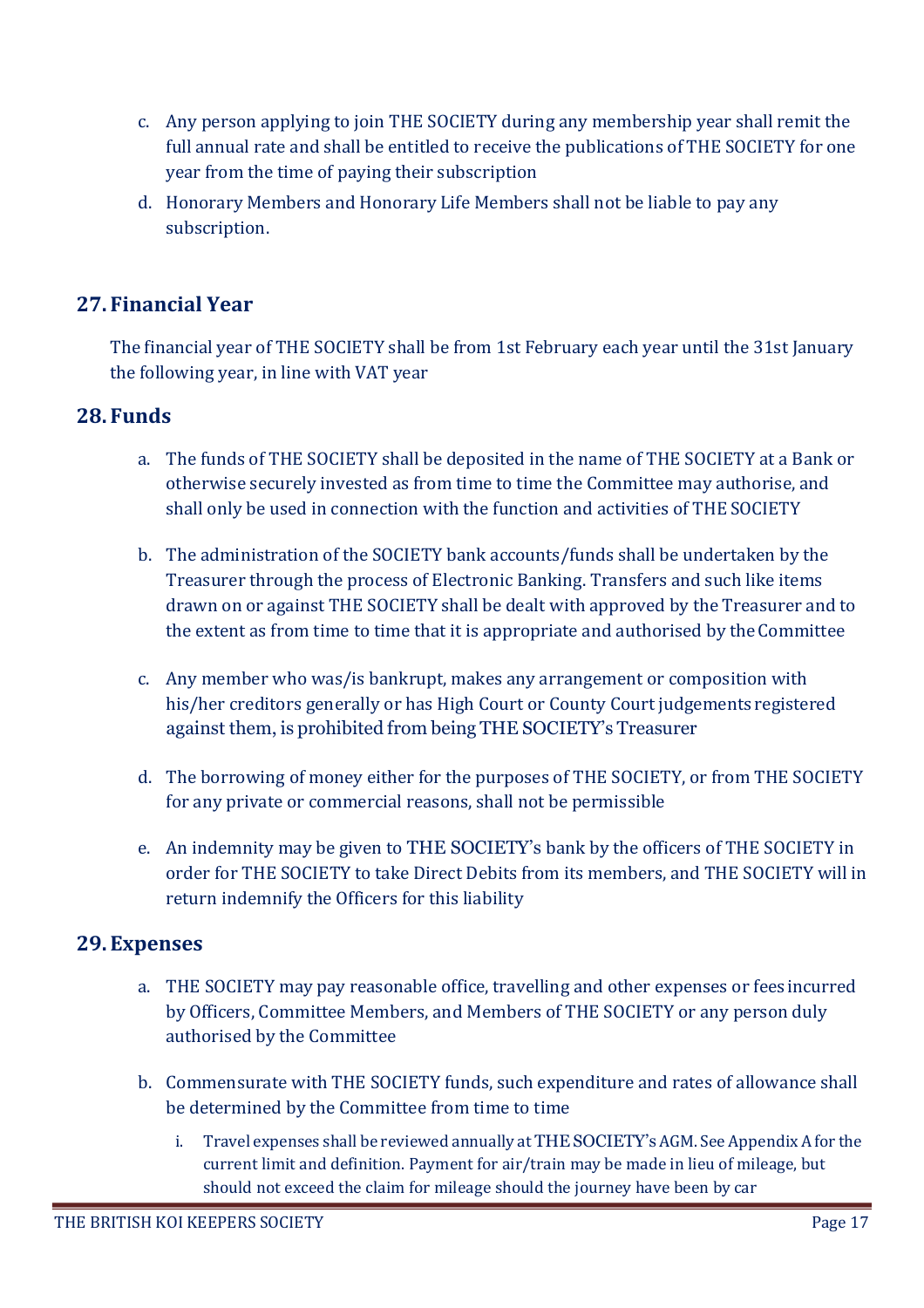- ii. Refreshments to be paid for by THE SOCIETY at all Committee meetings and sub committee meetings and section shows, where the claimant is representing THE SOCIETY on the Committee's behalf and providing it is an all day meeting/event. No claim may be made where refreshments have been provided by either THE SOCIETY or the Section (or other third party) and excludes alcoholic beverages. See Appendix A for the current limit and definition.
- iii. Hotel expenditure (including breakfast) will be paid on receipt of an invoice(s) for members attending an all day meeting for THE SOCIETY if their return mileage exceeds 300 miles. The hotel expenditure limit is to be reviewed annually at THE SOCIETY's AGM. See Appendix A for the current limit and definition.
- iv. In the event of a Sub-Committee holding a two-day event, the Chairman of that Sub-Committee, on behalf of his members, can apply in advance to the Committee for overnight accommodation allowance (to include breakfast) up to the current limit, and on agreement by Committee overnight accommodation can then be paid on receipt of an invoice(s). See Appendix A for current limit and definition.
- c. All claims for expenses shall be submitted to the Treasurer who may require such information thereto as he may decide.
- d. From 1st March 2014 travel and accommodation expenses for JSC/HSC attendance at SectioneventsarepaidbytheSection.BookingsmadeusingTHESOCIETY'ssystems, will be invoiced at THESOCIETY's rates, as defined inAppendixA(Mileagewill be at THE SOCIETY Rate without a Vat Receipt)
- e. The limits specified in Appendix A shall be maximum limits, unless otherwise agreed in advance with the Society Treasurer, and members should use all reasonable means to limit their expenditure. In the case where the Society has arranged preferential rates with any Supplier then these rates shall supersede those in Appendix A as the maximum payable limits

## <span id="page-17-0"></span>**30. Contractual Liability**

The Committee may delegate its authority in writing to its Members for work to be done or for contracts to be placed with suppliers for and on behalf of THE SOCIETY. Such Members acting as agents of THE SOCIETY for this purpose shall be entitled to indemnity out of THE SOCIETY funds

#### <span id="page-17-1"></span>**Administration**

#### <span id="page-17-2"></span>**31. Sections**

a. Any group of Full Members of THE SOCIETY who desire to work together in an area or locality to further the objects of THE SOCIETY shall be encouraged and may collectively become a Section of THE SOCIETY subject to approval of the Committee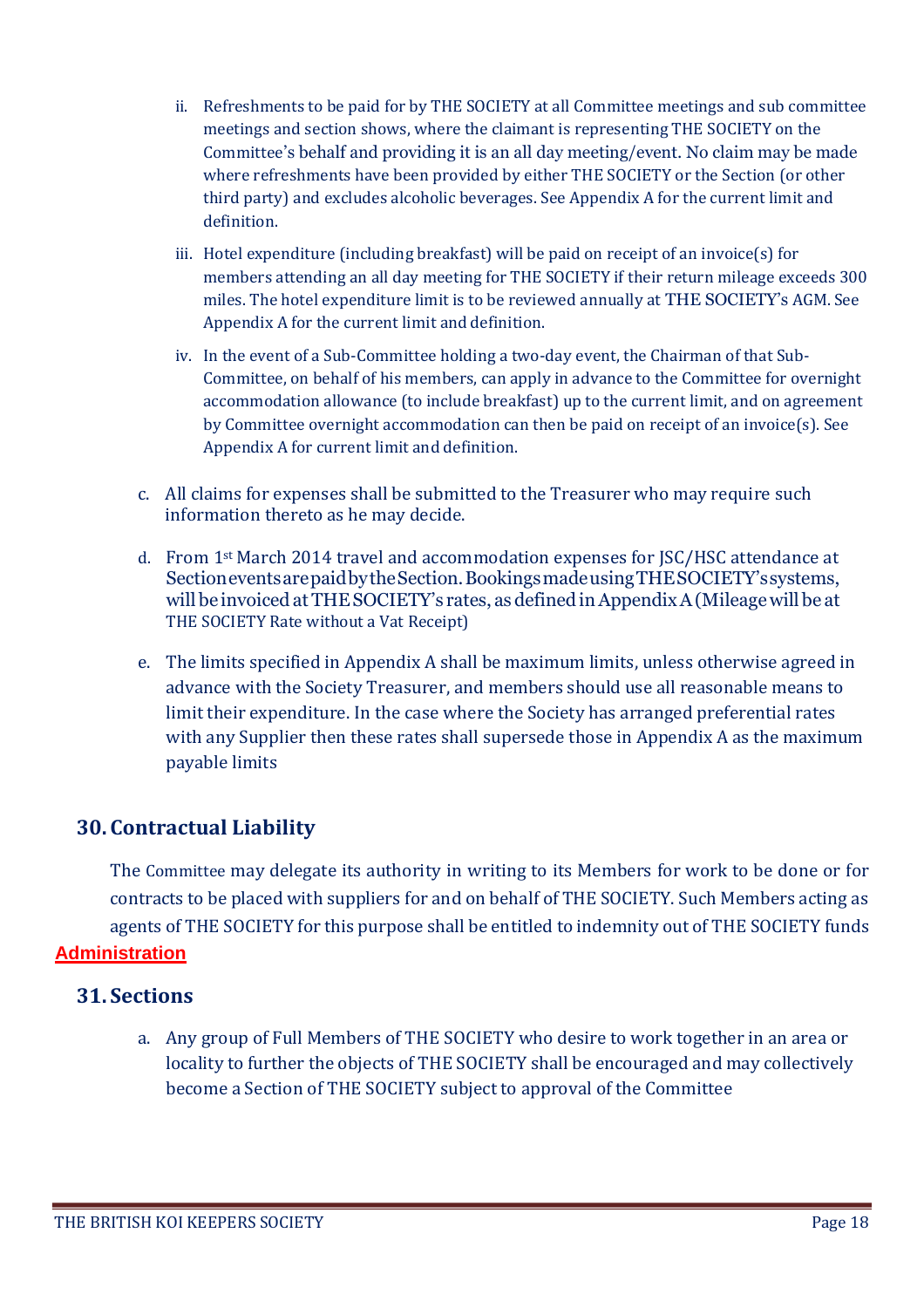- b. Each duly approved Section shall act in accordance with these Rules, and Sections shall be affiliated one with another and may merge for any purpose. The Committee may cease to recognise any Section
- c. Determination of criteria for Section status is stated in Appendix C. This criteria will be reviewed annually by the Committee, informed by discussions at a National Committee Meeting, and presented to the AGM.
- d. Any Full Member can apply to form a Section, by writing to the General Secretary, for approval by the Committee. The names and classification of membership as in Rules 5, 6 and 7 of the proposed Members and the proposed name of the Section, shall not assign any territorial rights of membership in an area or locality
- e. Rule removed at 2015/16 AGM
- f. Trade Members are only permitted to hold the Section Officer position of Treasurer or Secretary, not Chairman, and there may only be one Trade Member, at any time, within a Section's Officers.
- g. A Section Committee of its Full Members shall manage each Section and consisting of not less than a Chairman, a Secretary and a Treasurer elected from among its Members at its annual general meeting. The Section Committee shall be responsible for the conduct of the Section and for any property of THE SOCIETY in its care
- h. At least one Section Officer must be a Full Member of THE SOCIETY. Each Section shall also identify a Section Representative, in accordance with Rule 15.e. The SectionOfficer and Section Representative can be the same person. The Secretary of each Section shall notify the General Secretary of THE SOCIETY, the name(s) and BKKS membership number(s) of the Section Officer(s) and Section Representative as elected at its meetings.
- i. Each Section shall raise its own finances in support of its activities and be responsible for its own debts. The subscription due from the Section to maintain its status as such, shall be payable directly to THE SOCIETY vide these Rules. Payment for judges and health standard officers at section shows will be reviewed and agreed at THESOCIETY's AGM. The current charges are shown at rules 17 f & g and 18 f & g.
- j. Reports of Section activities, notice of events and any other news shall be submitted as a contribution to the Magazine Collator of THE SOCIETY publication, also as appropriate to the General Secretary and the Committee Member for Public Relations, for publication by THE SOCIETY
- k. Each Section may adopt its own rules pursuant to these Rules, and subject to approvalof the Committee shall be deemed to be sub-rules of these Rules. In the event of any conflict between these Rules and the rules of a Section these Rules shall prevail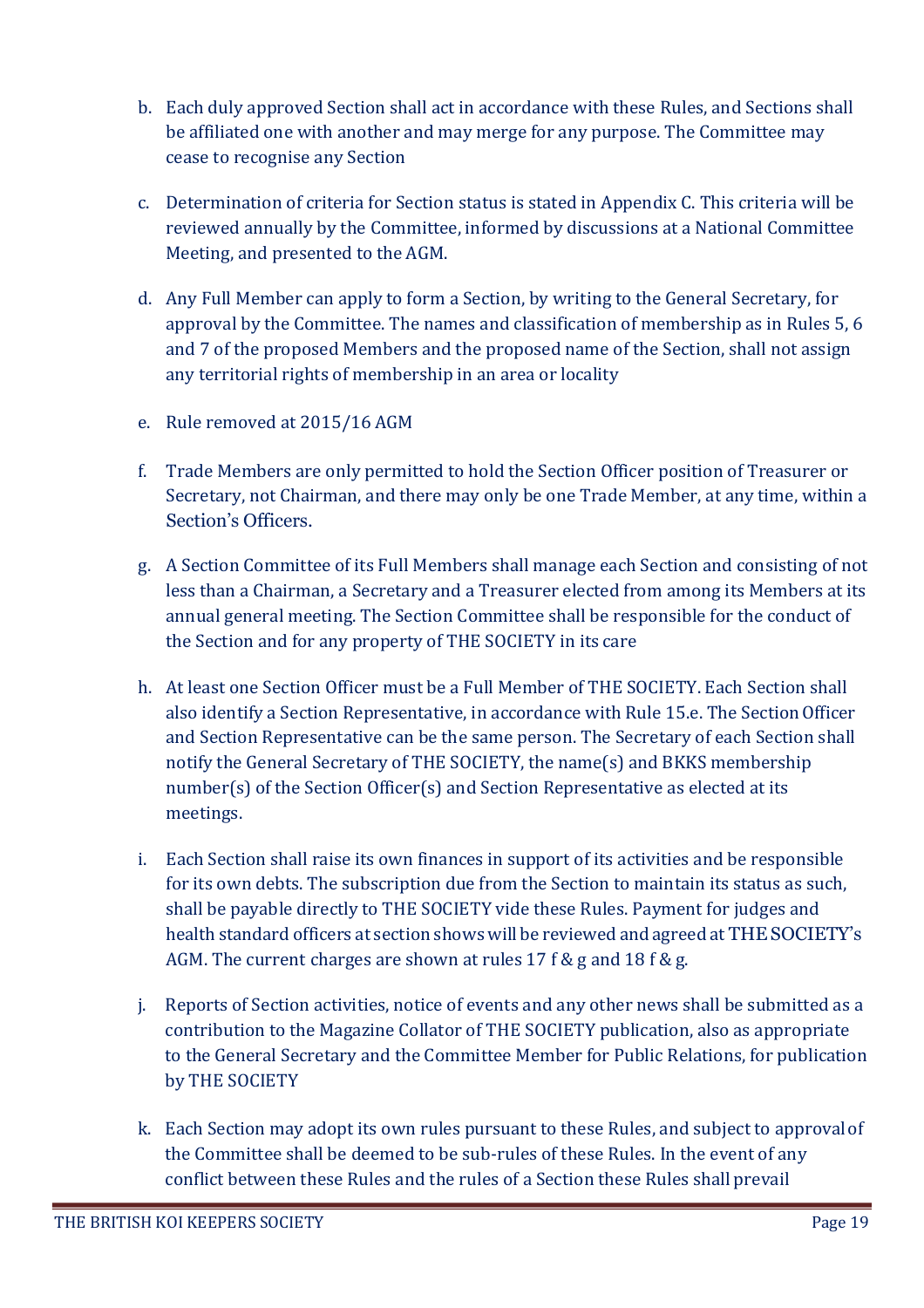- l. Matters of dispute within a Section that cannot be resolved shall be referred tothe Committee for arbitration
- m. No Section as such shall have the power to secede from THE SOCIETY nor may any Section be dissolved except by a unanimous vote, or poll, of every Member of the Section and otherwise pursuant to these Rules
- n. With effect from 1st January, 2009 any BKKS Section holding or participating in a Show where Koi are being exhibited must have representatives of the JSC present and follow the Show Rules and Guidelines specified by THE SOCIETY. Photographic Shows are excluded. Any section holding a Show must appoint a Koi Welfare Officer (KWO) as per Show rules.

NB. A BKKS Section includes Clubs/Societies etc that have been formally accepted into THE SOCIETY.

- o. THE SOCIETY's non-electrical show equipment will be available for loan to Sections at the rates identified in Appendix  $B -$ Charges. This equipment will not be loaned to organisations that are not Sections. Requests for equipment loans are made by completing the appropriate form, available from the Equipment Officer.
- p. Should a Section lose any or all of its Officers or SOCIETY Representative, the Section will be deemed to comply with these Rules during the period of time, agreed with the SOCIETY, that due process is taking place to elect a replacement or replacements within the Section

#### <span id="page-19-0"></span>**32. Publications**

- a. Events of THE SOCIETY activities of Sections, articles by Members, any other news and the general dissemination of knowledge on Koi-Keeping shall be made available to Members on THE SOCIETY website
- b. One copy of THE SOCIETY Rules is available for all members on the Main BKKS website.
- c. The BKKS may from time to time make available interactive services to its members (and guests) by the mechanism of an Internet presence, web site, or other portal.People using these services agree to be bound by the Terms and Conditions of those services in addition to THE SOCIETY rules. These Terms and Conditions are available on request from the General Secretary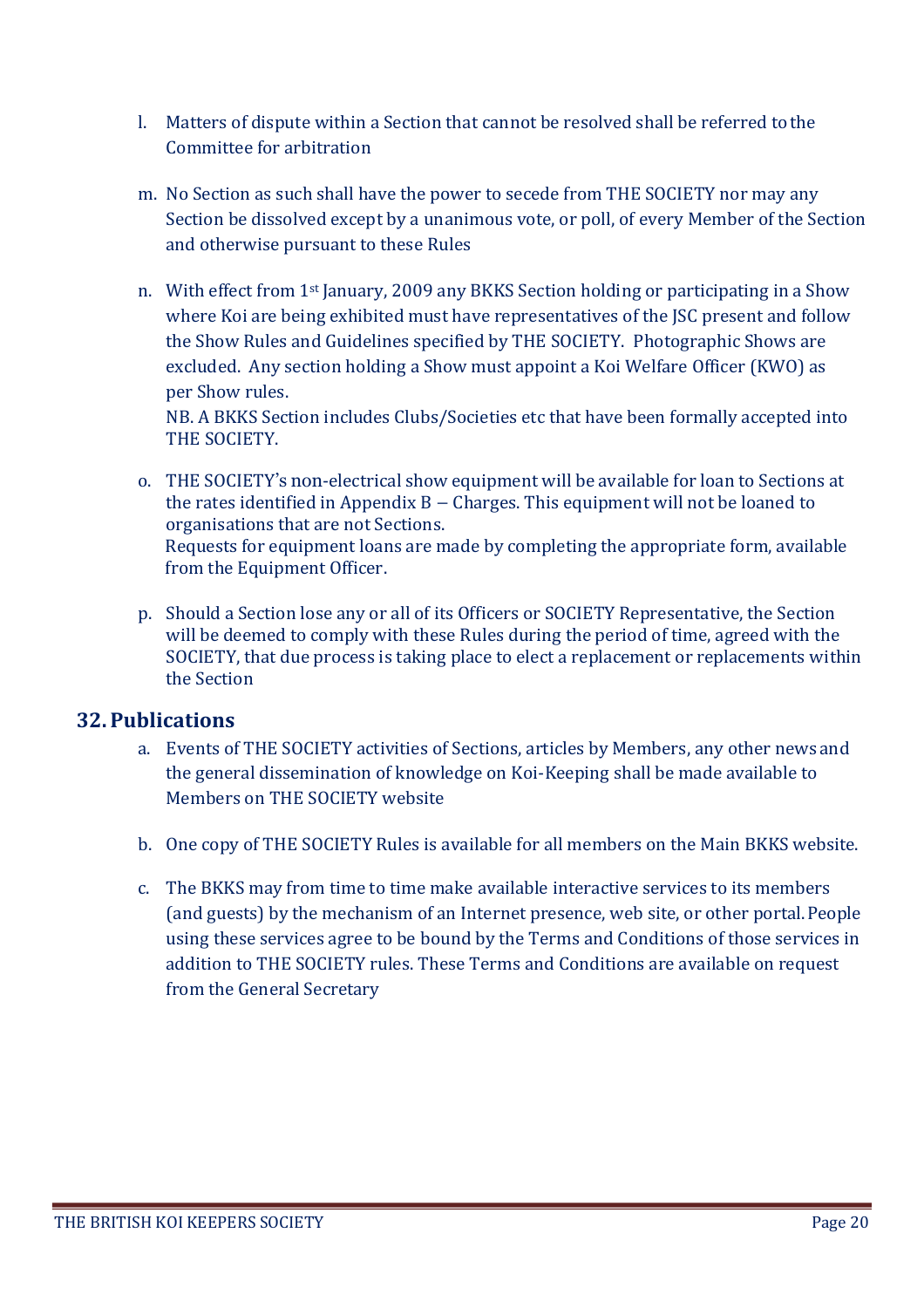#### <span id="page-20-0"></span>**33. Membership Cards**

- a. A Membership Card or other means of identity in such form as the Committee may from time to time decide shall be issued to every Full, Honorary Life, and Trade Member of THE SOCIETY and shall:
	- i. Not be transferable
	- ii. Remain the property of THE SOCIETY
	- iii. Be produced upon request at any meeting or activity of THE SOCIETY and its Sections
	- iv. Be returned to the General Secretary on cessation of membership during a Membership Year
- b. In the event of the loss of a valid Membership Card a replacement card shall be issued on written application to the General Secretary and at such charge as the Committee may from time to time decide

## <span id="page-20-1"></span>**34. Copyright**

All written and published matter of THE SOCIETY, the artistic work of its badge and particularly that depicting an outline of Great Britain superimposed on the drawing of a fish and used for a variety of purposes, are the copyright of THE SOCIETY, and may not be reproduced without the express permission of the Committee

## <span id="page-20-2"></span>**35.Trophies and Other Property**

- a. THE SOCIETY trophies shall never become the absolute property of any Member or any other person unless provided by THE SOCIETY or otherwise donated for such special award
- b. The trophies and any other property of THE SOCIETY that has been either purchasedor donated shall be held by the Chairman, the General Secretary and the Treasurer who shall be for all intents and purposes the legal owners of the trophies and such property shall be held in trust for THE SOCIETY

## <span id="page-20-3"></span>**36. Personal Liability**

- a. Neither THE SOCIETY nor any representative thereof shall be liable:
	- i. For the actions of any Member
	- ii. To any Member or other person for the loss or damage of any property nor for any injury sustained while attending any meeting or other activities of THE SOCIETY
	- iii. THE SOCIETY may arrange such insurance as is deemed adequate to indemnify any of the Committee Members or the President personally against loss, damage, or liability incurred by THE SOCIETY in any way. The arrangement for this insurance shall be the joint responsibility of the General Secretary and the Treasurer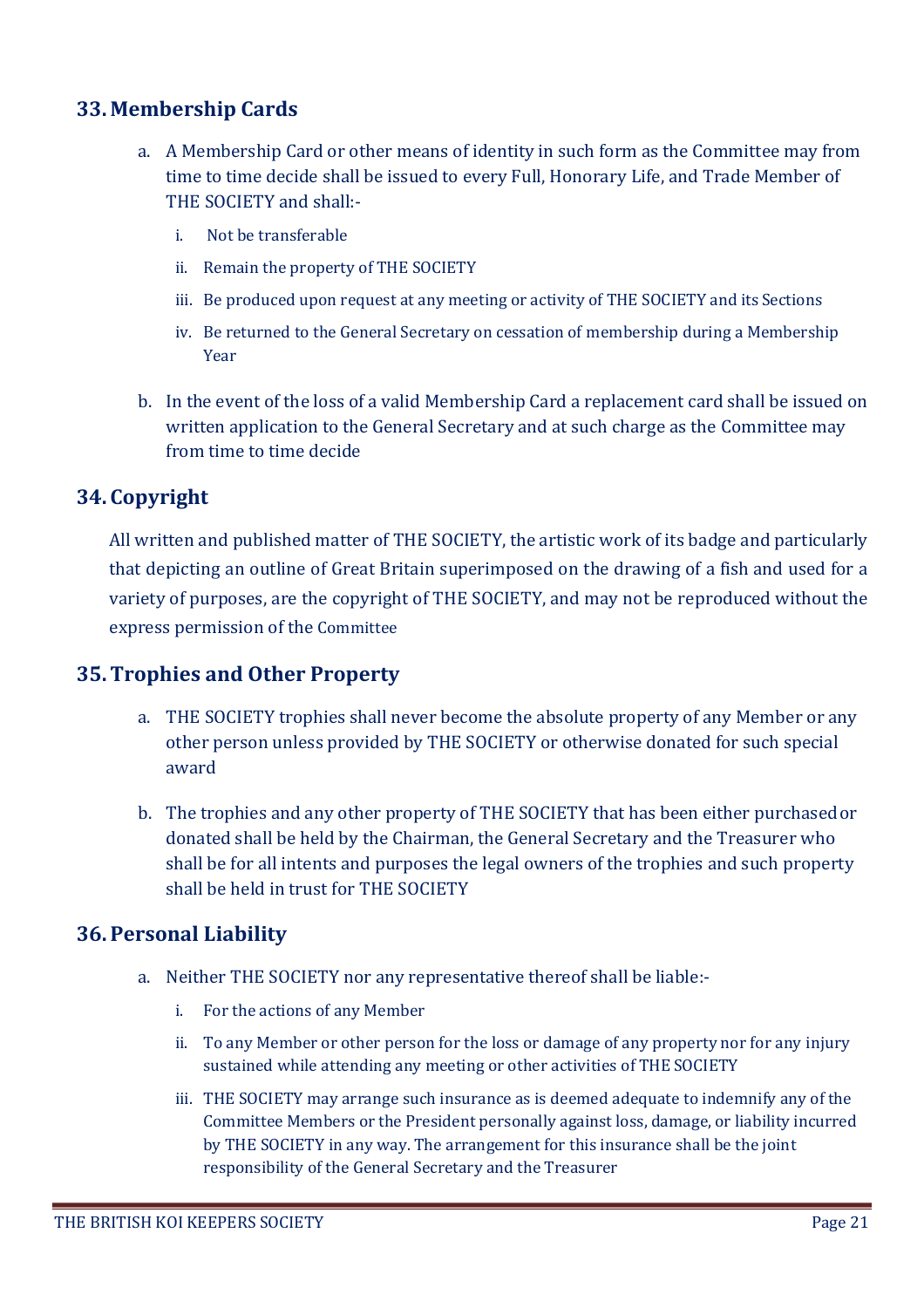b. In the event that the general public may attend a Show or any activity of THE SOCIETY a notice to disclaim such liability shall be prominently displayed on entrance or otherwise made known, and suitable third-party insurance to indemnify THE SOCIETY against any loss, damage, or injury to the general public shall be contracted by the Member responsible for the activity

#### <span id="page-21-0"></span>**37. Press**

Members of the press shall not be allowed to attend any General Meeting of THE SOCIETY unless specifically invited by the Committee and any press reports or releases must be approved by the **Committee** 

#### <span id="page-21-1"></span>**38. Discussions**

No party political, racial, sectarian, religious or any matter likely to provoke a breach of the peace shall be raised or allowed at any meeting of THE SOCIETY

#### <span id="page-21-2"></span>**39. Dissolution of The Society**

- a. THE SOCIETY may be dissolved at any time in the event that:
	- i. The number of Full Members falls below ten
	- ii. THE SOCIETY funds become less than the equivalent amount of ten paid Full Memberships
	- iii. It is not practical to continue for any other reason

And the first resolution to affect dissolution shall be on the affirmative vote of not less than three-fourths of the number of the then Full Members personally present at an Extraordinary General Meeting convened for such specified purpose

- b. If the first resolution is in favour of dissolution, the Committee, or the remaining Officers as the case may be, shall conduct a referendum of all the then Full Members for reply within twenty-eight days of the post date, and if one third or more of the votes received are in favour of continuing THE SOCIETY, THE SOCIETY shall stay in existence
- c. If less than one third of the votes received support continuation, the Committee, or the remaining Officers as the case may be, shall immediately proceed to realise the assets of THE SOCIETY for cash, and after discharge of all liabilities, shall pay the resulting cash in equal proportion to the then Full Memberships or to relevant national organisations, charities or any combination of these as may be agreed by the then Members
- d. A final statement of THE SOCIETY accounts with all books and supporting documents shall be made available to the Independent Examiner last appointed, and upon completion of all payments of the resulting cash THE SOCIETY shall thereby be dissolved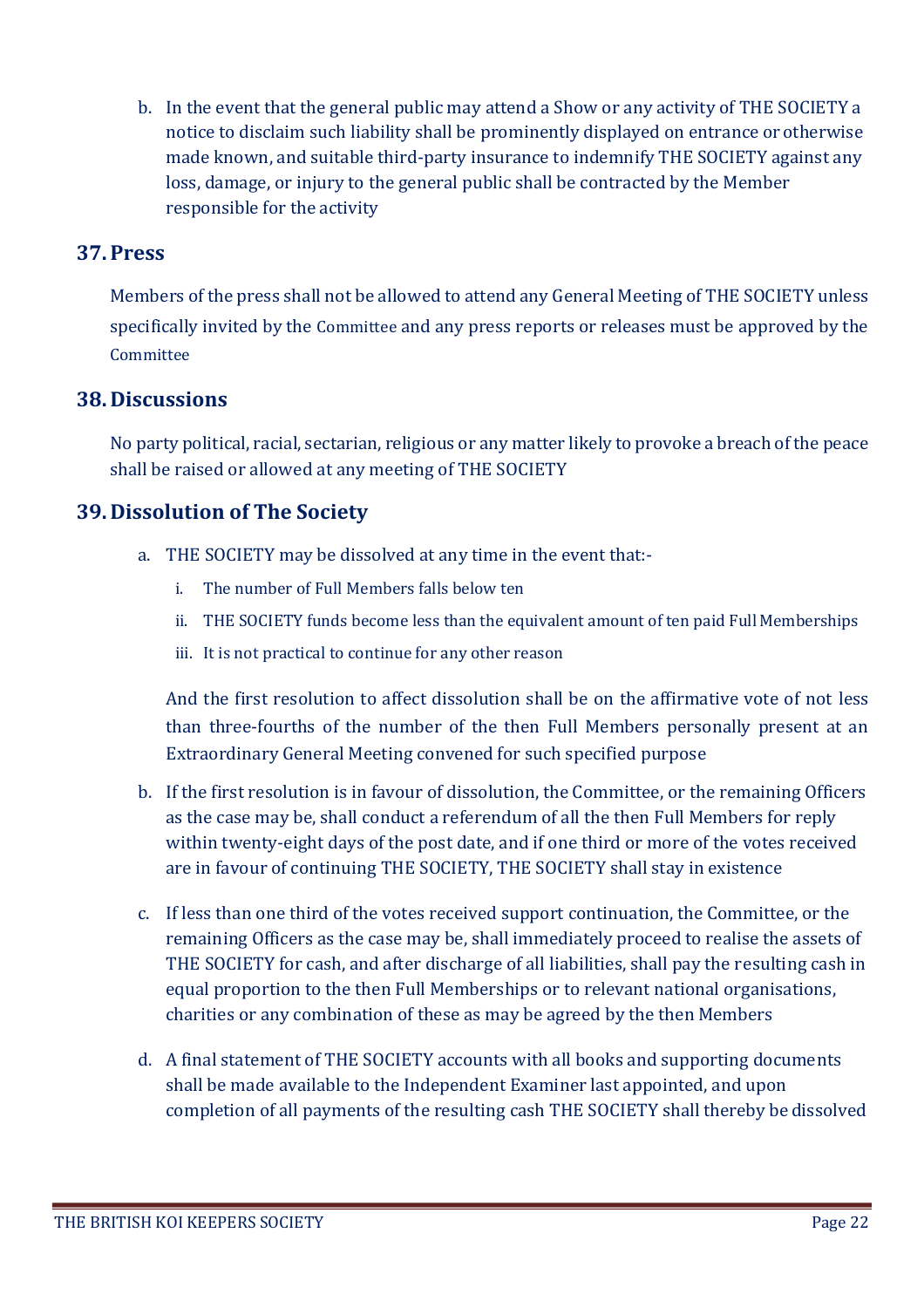Appendix A – Allowances

All claims to be supported by a Vat receipt(s) unless otherwise stated

| Description                                                                                                                     | Rate                                         |
|---------------------------------------------------------------------------------------------------------------------------------|----------------------------------------------|
| Mileage (without a fuel vat receipt)                                                                                            | Eighteen pence per n                         |
| Mileage (with a fuel vat receipt)                                                                                               | Twenty pence per m                           |
| Lunch (with a vat receipt if available)                                                                                         | Seven pounds fifty pe<br>$\hat{m}$ (maximum) |
| Hotel (including breakfast)<br>- one person on official SOCIETY business<br>- two people (sharing) on official SOCIETY business | Fifty pounds<br><b>Sixty Five pounds</b>     |
| NB: breakfast may be on a separate receipt                                                                                      |                                              |

**Appendix B – Charges**

Description Rate **Loan on Non Electrical Show Equipment to Sections (as from 1st March 2014)**

1 to 20 Vats and/or Splash Screens Fifty pounds

Each Additional Vat and/or Splash Screen Five pounds

Fully Refundable Deposit upon return of Loaned Equipment in a Clean and Undamaged condition Two Hundred pounds

nce per mile

ce per mile

Is fifty pence  $m$ um $\tilde{ }$ 

Equipment Officer mileage costs At the SOCIETY Rate for Mileage without a Vat Receipt (see Appendix A - Allowances)

#### **Photographic Competitions which are requested through the BKKS JSC Allocations Officer**

| <b>Photographic A</b>                                    | <b>BKKS</b>        | Non BKKS            |
|----------------------------------------------------------|--------------------|---------------------|
| Photographs are sent to the judge and judged at his/her  |                    |                     |
| leisure. Results are sent by post or email to the Club   | <b>Twenty Five</b> | Fifty               |
| and will be charged at the current rate as agreed at the | Pounds             | Pounds              |
| Societies AGM.                                           |                    |                     |
|                                                          |                    |                     |
| <b>Photographic B</b>                                    | <b>BKKS</b>        | Non BKKS            |
|                                                          | <b>Twenty Five</b> |                     |
|                                                          | Pounds             | <b>Fifty Pounds</b> |
| Judges that are requested to attend Photographic         | Plus Judges        | Plus Judges         |
| Competitions in the UK will be charged at the current    | accommodation      | accommodation       |
| rate as agreed at the Societies AGM.                     | and expenses       | and expenses        |